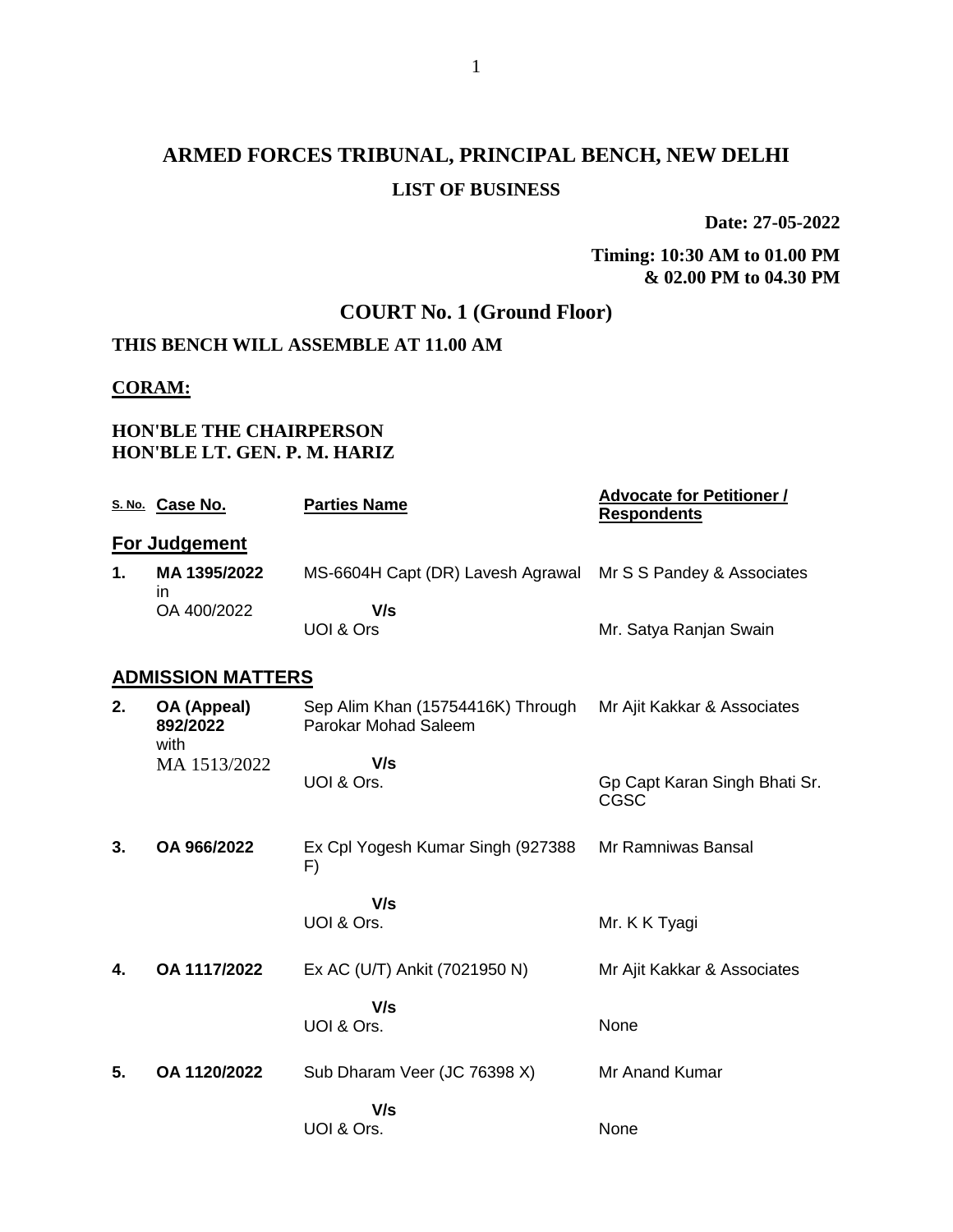| 6.  | OA 1121/2022<br>with<br>MA 1531/2022     | Ex EA(P)-SS/APP (508527 W) Punit<br>Sharma & Ors. | Mr Janak Raj Rana                              |
|-----|------------------------------------------|---------------------------------------------------|------------------------------------------------|
|     |                                          | V/s<br>UOI & Ors.                                 | None                                           |
| 7.  | OA 1124/2022                             | Lance Hav (Opr) Jaswinder Singh<br>(15222069A)    | Ms Archana Ramesh                              |
|     |                                          | V/s<br>UOI & Ors.                                 | None                                           |
| 8.  | OA 1125/2022<br>with<br>MA 1536/2022     | Ex Sgt Ashok Kumar Yadav (730262-<br>V)           | Mr Ajeet Yadav & Mr Banvendra<br>Singh Gandhar |
|     |                                          | V/s<br>UOI & Ors.                                 | None                                           |
|     | <b>MA (EXECUTION)</b>                    |                                                   |                                                |
| 9.  | MA 515/2022<br><i>in</i>                 | Nk Devendra Singh (No 4193205 M)                  | Ms Archana Ramesh                              |
|     | OA 1411/2017                             | V/s<br>UOI & Ors                                  | Ms Jyotsana Kaushik                            |
| 10. | MA 1076/2022<br>in                       | No. 625278-N Ex JWO Ajit Chandra<br>Sarkar & Ors. | Mr Praveen Kuma                                |
|     | OA 1443/2019                             | V/s                                               |                                                |
|     |                                          | UOI & Ors                                         | Mr. K K Tyagi                                  |
| 11. | MA 1089/2022<br><i>in</i><br>OA 598/2021 | (No-14376867 A) Ex Hav (DSC) S<br>Rama Krishnan   | Mr. Ved Prakash & Mr Devendra<br>Kumar         |
|     |                                          | V/s<br>UOI & Ors                                  | Mr Prabodh Kumar                               |
| 12. | MA 1524/2022<br>ın                       | Sub /AIG Balkrishan (Retd) (JC<br>300245P)        | Mr S S Pandey & Associates                     |
|     | OA 2343/2021                             | V/s<br>UOI & Ors                                  | Mr K K Tyagi                                   |
|     | <u>MA (OTHERS)</u>                       |                                                   |                                                |
| 13. | MA 2778/2021<br><i>in</i>                | Maj Ashish Tiwari (IC 69018 F)                    | Mr Ajit Kakkar                                 |
|     | OA 2426/2019                             | V/s<br>UOI & Ors                                  | Dr. Vijendra Singh Mahndiyan                   |
| 14. | MA 1518/2022<br>in                       | MS-17857K Major Sunil Yadav                       | Mr H S Sharma & Varun Sharma                   |
|     | OA 2445/2021                             | V/s<br>UOI & Ors                                  | Dr. Vijendra Singh Mahndiyan                   |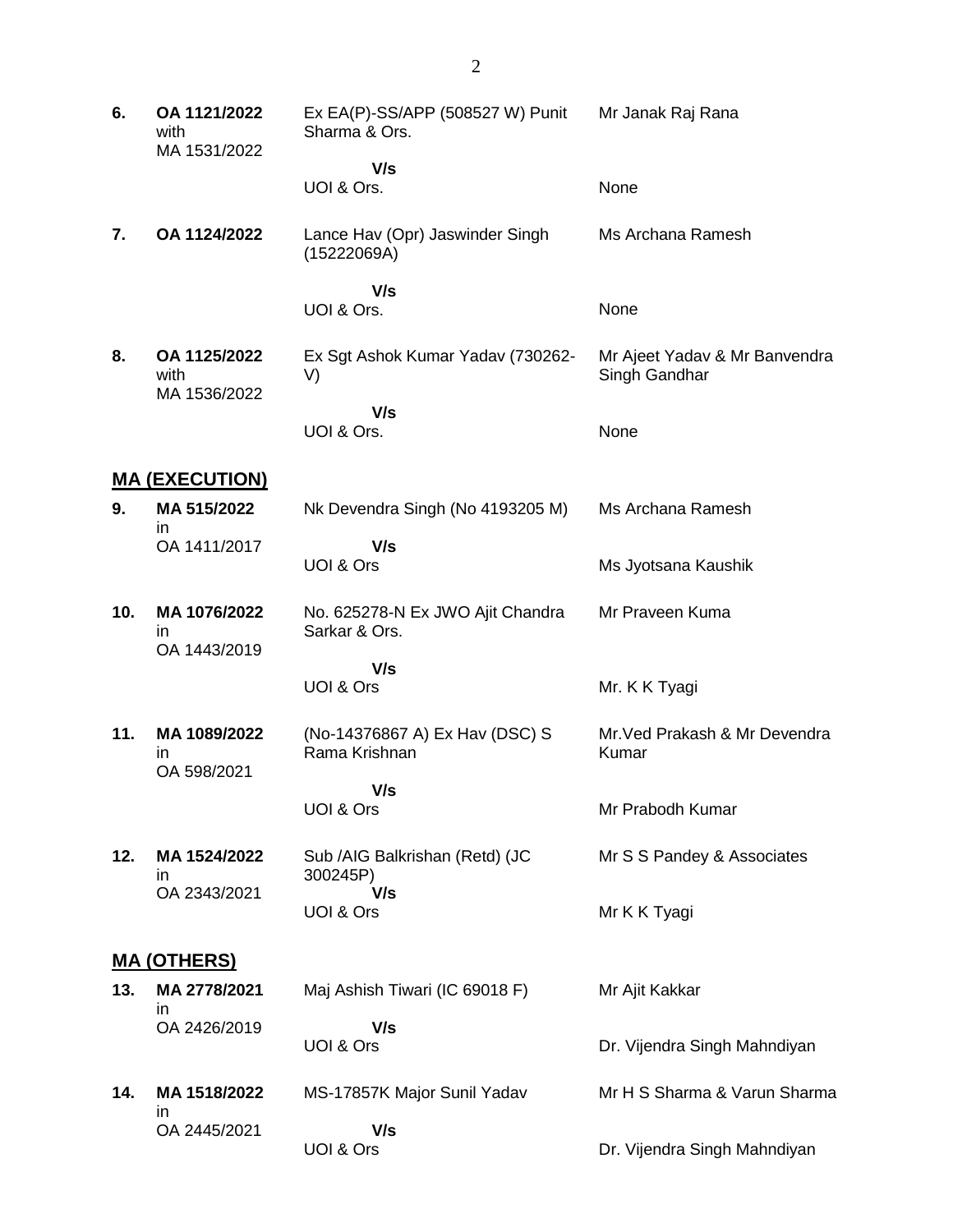| 15. | MA 1535/2022<br>ın            | Ex Flt Lt MPS Godara                                              | Applicant in person                           |
|-----|-------------------------------|-------------------------------------------------------------------|-----------------------------------------------|
|     | OA (Appeal)<br>948/2017       | V/s<br>UOI & Ors                                                  | Gp Capt Karan Singh Bhati Sr.<br><b>CGSC</b>  |
| 16. | MA 1537/2022<br>in            | (IC-44486 W) Brig Sudhir Nagpal                                   | Mr Indra Sen Singh                            |
|     | OA 1934/2021                  | V/s<br>UOI & Ors                                                  | Gp Capt Karan Singh Bhati Sr.<br><b>CGSC</b>  |
|     | <b>Pleadings Not Complete</b> |                                                                   |                                               |
| 17. | OA 689/2020                   | Sqn Ldr Abhishek Pratap Singh<br>$(32283-A)$                      | Mr. SS Pandey & Associates                    |
|     |                               | V/s<br>UOI & Ors.                                                 | Mr Prabodh Kumar for R 1-3,<br>None for R-4   |
| 18. | OA 1801/2021<br>with          | Ex CPL Vikram Diwakar Gupta<br>$(906667-H)$                       | Mr Ajit Kakkar & Associates                   |
|     | MA 2680/2021                  | V/s<br>UOI & Ors.                                                 | Mr. Rajesh Kumar Das, Sr<br>CGSC              |
| 19. | OA 2176/2021<br>with          | Cdr G Hariharan Iyer (Retd) (05963-A)                             | Ms Pallavi Awasthi                            |
|     | MA 289/2022                   | V/s<br>UOI & Ors.                                                 | Mr. Neeraj, Sr CGSC                           |
| 20. | OA 2211/2021<br>with          | Cdr Sumit Srivastava (05950 Y) (Retd)                             | Ms Pallavi Awasthi                            |
|     | MA 614/2022                   | V/s<br>UOI & Ors.                                                 | Ms. Jyotsna Kaushik                           |
| 21. | OA 2685/2021<br>with          | Sub Abhay Kishore Dwivedi (Retd) (JC Mr Manoj Kr Gupta<br>762182) |                                               |
|     | MA 2839/2021                  | V/s<br>UOI & Ors.                                                 | Mr Arvind Kumar                               |
| 22. | OA 2855/2021                  | Lt Purushark Suyal (08865-Y)                                      | Mr Rajiv Manglik                              |
|     |                               | V/s<br>UOI & Ors.                                                 | Mr. Anil Gautam                               |
| 23. | OA 99/2022                    | No-4573582P Nk Balbir Singh                                       | Mr Rajesh Nandal                              |
|     |                               | V/s<br>UOI & Ors.                                                 | Dr. Vijendra Singh Mahndiyan R-<br>1 to $R-3$ |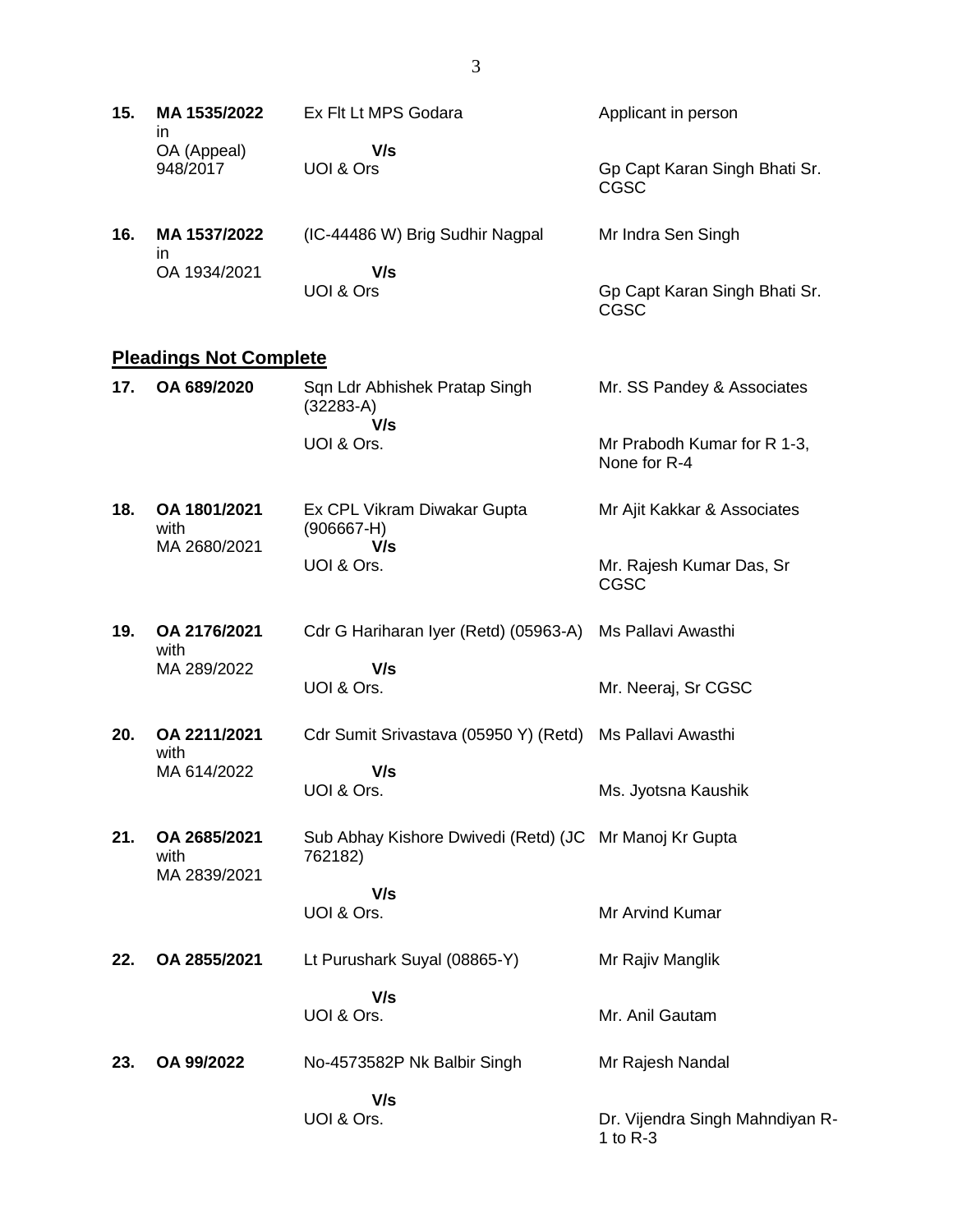| 24. | OA 102/2022                        | Wg Cdr Simran Chopra (29805-A) &<br>Ors.    | Mr Jaideep Singh, Kartik Dabas<br>& Adwait Singh Sirohi |
|-----|------------------------------------|---------------------------------------------|---------------------------------------------------------|
|     |                                    | V/s<br>UOI & Ors.                           | Mr Harish V Shankar                                     |
| 25. | OA 103/2022<br>(OA 55/2021 RB,     | L/Nk Kiranmoy Sanyal (15180300N)            | Mr Rajiv Manglik                                        |
|     | Kolkata)                           | V/s<br>UOI & Ors.                           | Mr Ashok Chaitanya                                      |
| 26. | OA 149/2022<br>with                | Hav Benche Lal (15132333 F)                 | Mr Ajit Kakkar & Associates                             |
|     | MA 860/2022                        | V/s<br>UOI & Ors.                           | Mr. Satya Ranjan Swain                                  |
| 27. | OA 212/2022<br>with<br>MA 899/2022 | Sgt Amarendra Kumar Prakash<br>$(909600-T)$ | Mr Ranjan Kumar                                         |
|     |                                    | V/s<br>UOI & Ors.                           | Mr Harish V Shankar                                     |
| 28. | OA 288/2022                        | Lt Col Amita Rai (MR 08273X)                | Mr S S Pandey & Associates                              |
|     |                                    | V/s<br>UOI & Ors.                           | Gp Capt Karan Singh Bhati, Sr<br><b>CGSC</b>            |
| 29. | OA 372/2022                        | Lt Pranshu Arsh (07780-F)                   | Mr D S Randhawa                                         |
|     |                                    | V/s<br>UOI & Ors.                           | Mr. Harish V Shankar                                    |
| 30. | OA 565/2022                        | Ex LS(GW) Pradip Kumar (224688-F)           | Mr Ved Prakash & Devendra<br>Kumar                      |
|     |                                    | V/s<br>UOI & Ors.                           | Mr Anil Gautam Sr, CGSC                                 |
| 31. | OA 567/2022                        | Sep Sri Bhagwan (Army 14585477-H)           | Ms Archana Ramesh                                       |
|     |                                    | V/s<br>UOI & Ors.                           | Mr Mohit Singh                                          |
| 32. | OA 582/2022                        | Sub (Clk/SD) R Manoj Kumar (JC<br>302194L)  | Mr SS Pandey                                            |
|     |                                    | V/s<br>UOI & Ors.                           | Mr Avdhesh Kumar Singh                                  |
|     | <b>Pleadings Complete</b>          |                                             |                                                         |
| 33. | OA 846/2021                        | Capt Himanshu (IC 80513 A)                  | Mr SS Pandey & Associates                               |
|     |                                    | V/s<br>UOI & Ors.                           | Mr. Anil Gautam                                         |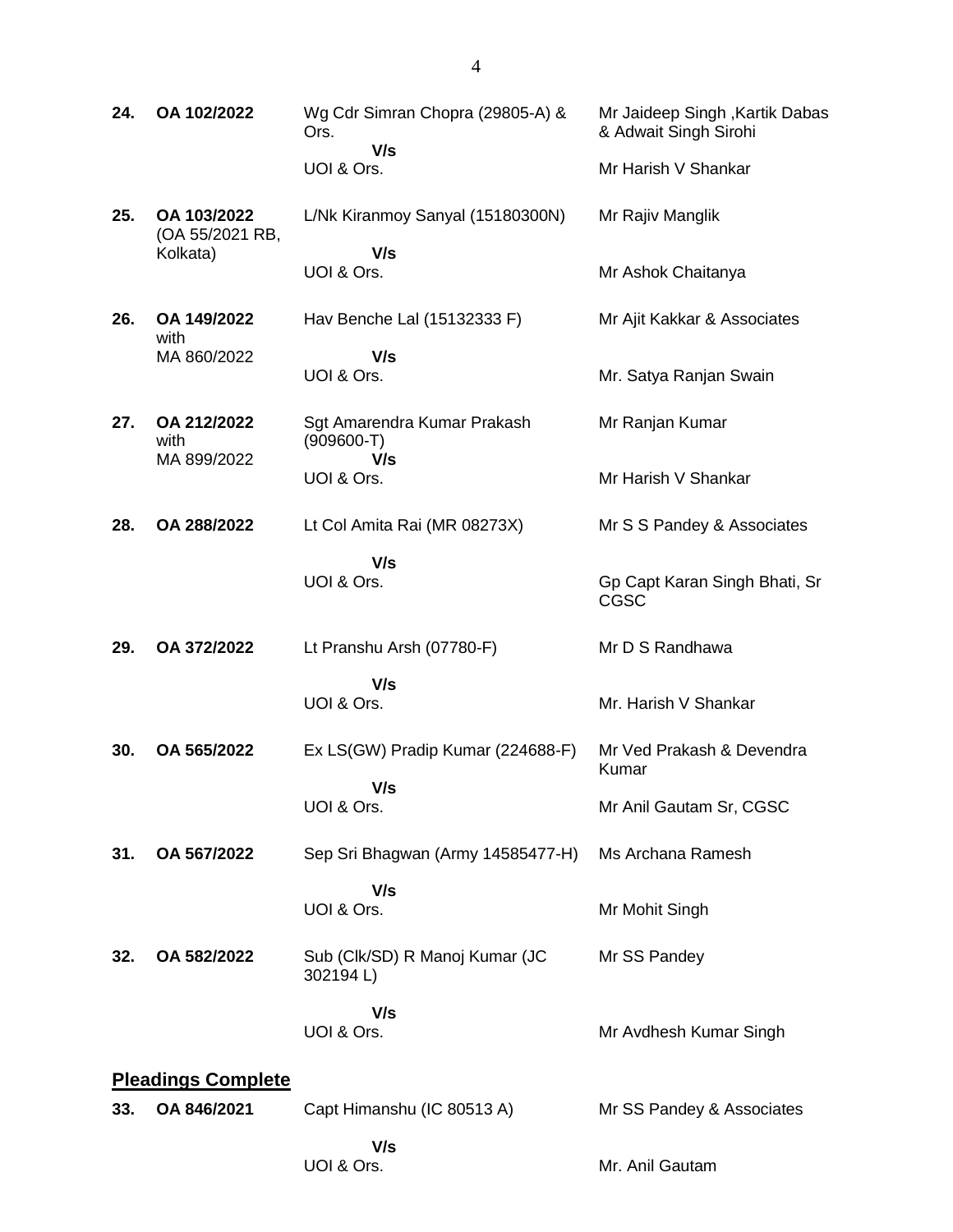### **FOR FINAL HEARING**

| 34. | OA 294/2011                      | Major V. Ramamurthy (Retd.) & Ors.                     | Mr SM Dalal                                        |
|-----|----------------------------------|--------------------------------------------------------|----------------------------------------------------|
|     |                                  | V/s<br>UOI & Ors.                                      | Dr Vijendra Mahndiyan for R 1-4,<br>None for R 5-8 |
| 35. | OA 1577/2016                     | Commander Rajesh Vaid                                  | Mr. Ankur Chhibber                                 |
|     |                                  | V/s<br>UOI & Ors.                                      | Mr Harish V Shankar for R 1-3<br>and None for R-4  |
| 36. | OA 345/2021                      | Hav Pawar Manoj Ravindra (Army No<br>15420139Y)<br>V/s | Ms Archana Ramesh                                  |
|     |                                  | UOI & Ors.                                             | Mr Rajesh Kumar Das                                |
| 37. | OA 605/2022<br>with              | (IC-70008 K) LT Col Ashutosh Singh                     | Mr S S Pandey & Associates                         |
|     | MA 1136/2022                     | V/s<br>UOI & Ors.                                      | Mr. Neeraj, Sr CGSC                                |
|     | <b>MATTERS FROM REGULAR LIST</b> |                                                        |                                                    |
| 38. | OA 1018/2017                     | Col R K Dutta                                          | Mr. S S Pandey                                     |
|     |                                  | V/s<br>UOI & Ors.                                      | Mr. V Pattabhi Ram                                 |
| 39. | OA 1024/2019                     | IC-44041K Brigadier M Indrabalan                       | Mr S S Pandey & Associates                         |
|     |                                  | V/s                                                    |                                                    |

UOI & Ors.

Ms. Jyotsna Kaushik

### **HON'BLE THE CHAIRPERSON WILL SIT SINGLY IMMEDIATELY AFTER THE BOARD OF DB IS DISCHARGED**

# **For Orders**

| 1. | AT 51/2022<br>in                 | Flt Lt MPS Godara                                | Applicant In Person |
|----|----------------------------------|--------------------------------------------------|---------------------|
|    | (OA 5/2016 RB,<br>Mumbai)        | V/s<br>UOI & Ors                                 | None                |
| 2. | AT 52/2022<br>ın<br>OA 1868/2020 | Gp Capt (TS) Rajeev Moitra (19471)<br>Adm (Retd) | Mr Ajai Bhalla      |
|    | (PB)                             | V/s<br>UOI & Ors                                 | Mr Rajeev Kumar     |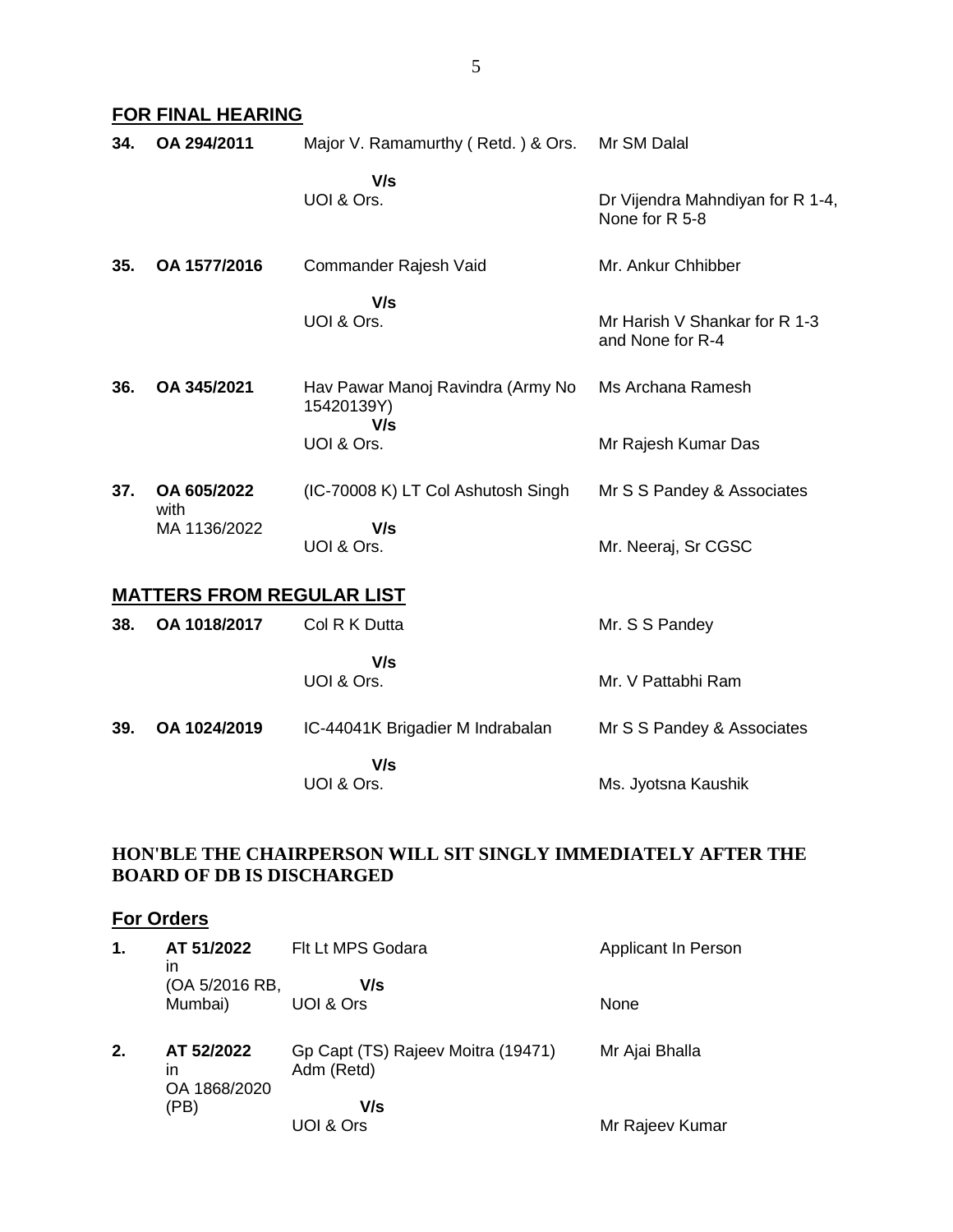**3. MA 1511/2022** Ex LPM Pravesh Pandey (Through in OA Dy No 4120/2022 Pairokar Mrs Megha Pandey wife of applicant)  **V/s** UOI & Ors Mr li Attorneys None **4. MA 1572/2022** in OA Dy No 4408/2022 Ex Nk (NA) Rajesh Kumar (15435952Y) thru Pairokar Shri Rakesh Kumar Moond  **V/s** Mr Romil Pathak, Ms Neha Pathak, Mr Amit Kumar & Mr Rohit Pratap

None

UOI & Ors

6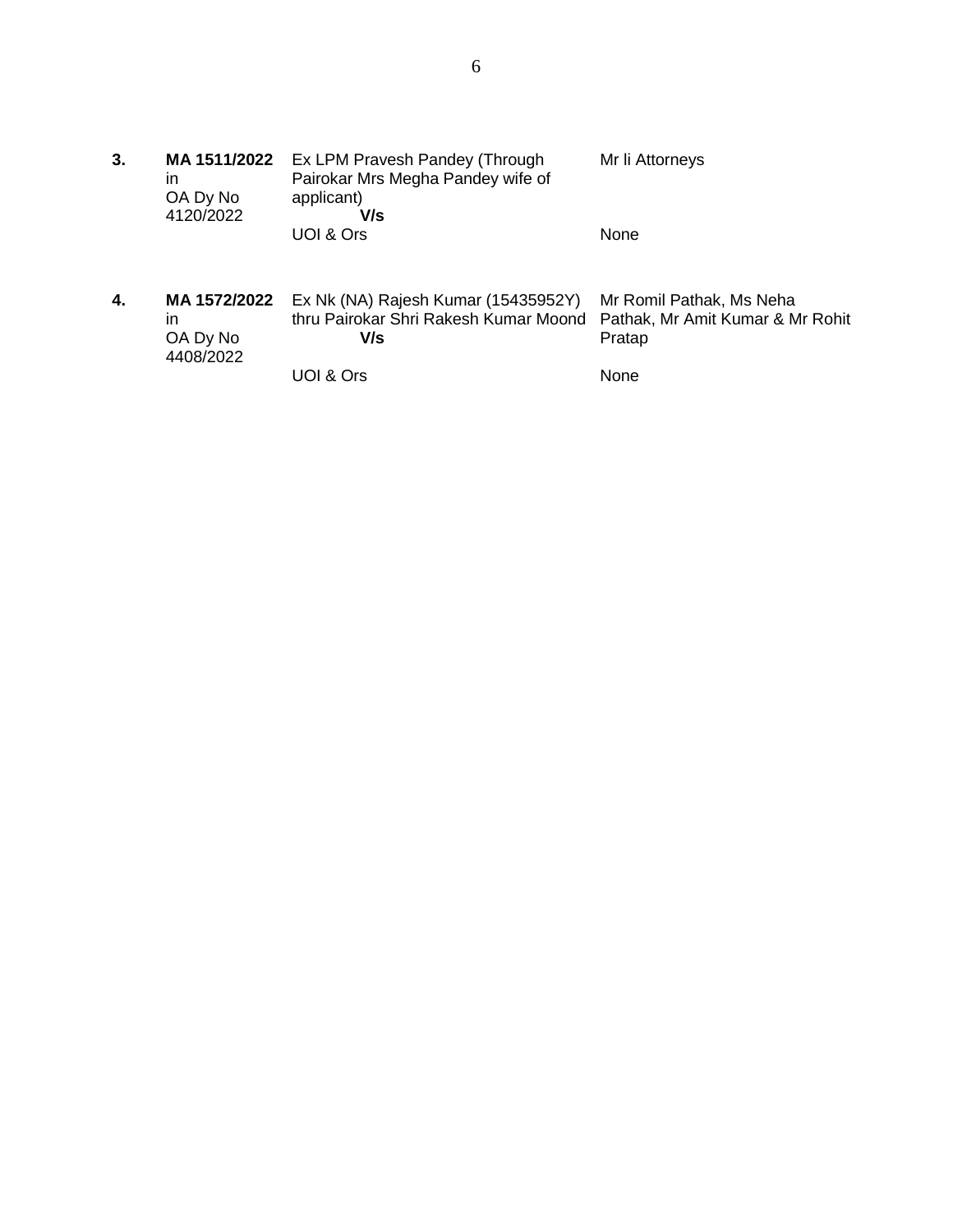**Date: 27-05-2022**

**Timing: 10:30 AM to 01.00 PM & 02.00 PM to 04.30 PM**

## **COURT No. 1 (Ground Floor)**

## **NOTIFICATION**

## **It is hereby notified for information of all concerned that the following matters stand adjourned to 24-08-2022.**

|    | S. No. Case No.                        | <b>Parties Name</b>                                                    | <b>Advocate for Petitioner /</b><br><b>Respondents</b> |
|----|----------------------------------------|------------------------------------------------------------------------|--------------------------------------------------------|
|    | <b>Pleadings Not Complete</b>          |                                                                        |                                                        |
| 1. | OA 1646/2019                           | IC-55090M Lt Col Jatinderbir Singh                                     | Mr. SS Pandey & Associates                             |
|    |                                        | V/s<br>UOI & Ors.                                                      | Mr Harish V Shankar                                    |
| 2. | OA 1741/2019<br>with<br>MA 2658/2019 & | JC-804873K Ex Sub/Clk (SD) Jitendra<br>Kumar                           | Mr. Ved Prakash                                        |
|    | 601/2021                               | V/s<br>UOI & Ors.                                                      | Ms. Jyotsna Kaushik                                    |
| 3. | OA 784/2021                            | Sub Ompal (JC 471328 Y)                                                | Mr Virender Singh Kadian                               |
|    |                                        | V/s<br>UOI & Ors.                                                      | Mr. Harish V Shankar                                   |
| 4. | OA 912/2021<br>with<br>MA 945/2021     | JC-481032N Sub (GD) Mukhram Singh Mr S S Pandey & Associates<br>(Retd) |                                                        |
|    |                                        | V/s<br>UOI & Ors.                                                      | Mr Rajeev Kumar                                        |
| 5. | OA 1015/2021                           | Sub Krishna Bahadur Rai (JC<br>378677W)                                | Mr V S Kadian                                          |
|    |                                        | V/s                                                                    |                                                        |
|    |                                        | UOI & Ors.                                                             | Mr. Harish V Shankar                                   |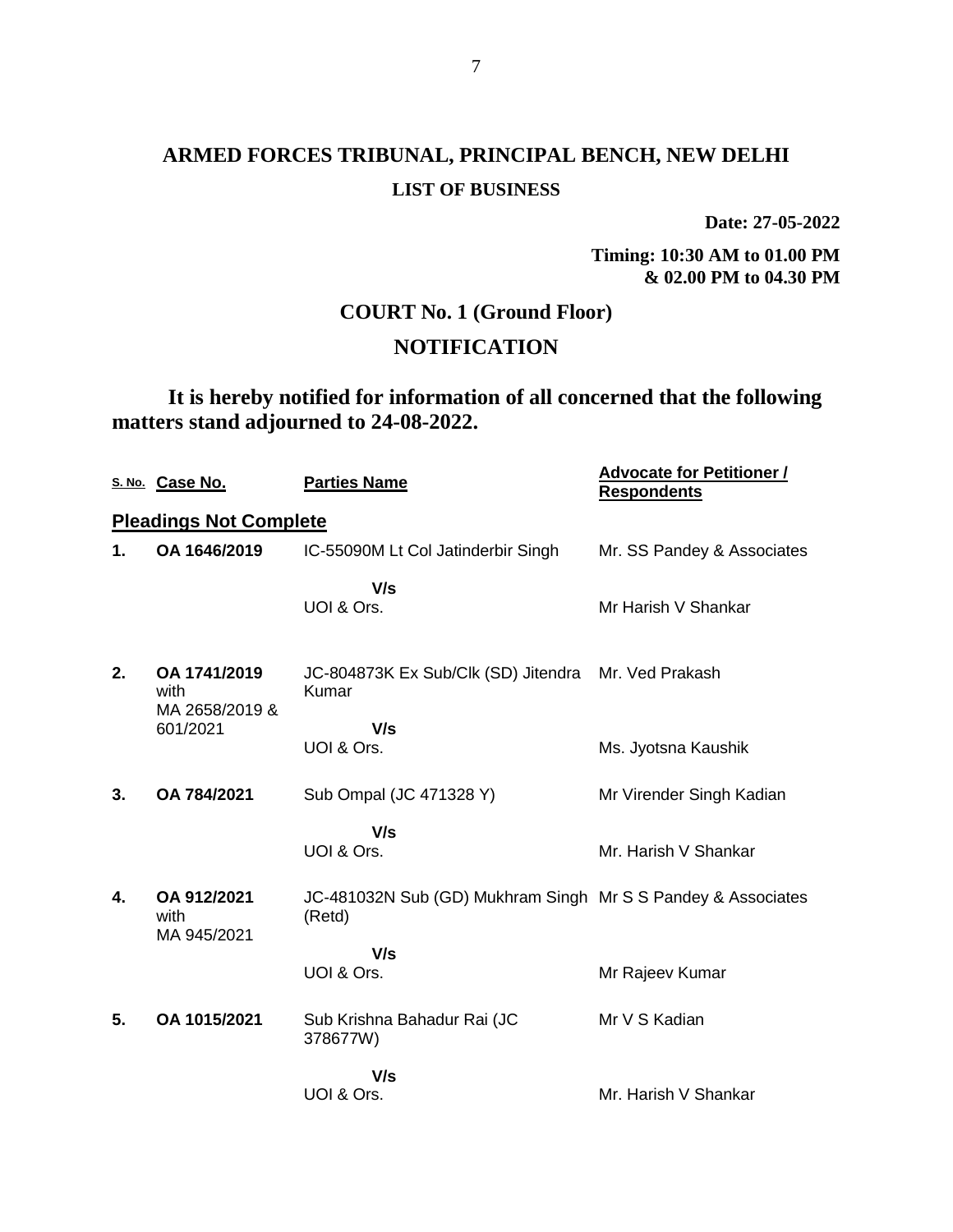| 6.                        | OA 1205/2021<br>with<br>MA 1089/2021   | 625763 A MWO HFL Shri Narain<br><b>Tiwari Retd</b>              | Mr Manoj Kr Gupta                                                                           |
|---------------------------|----------------------------------------|-----------------------------------------------------------------|---------------------------------------------------------------------------------------------|
|                           |                                        | V/s<br>UOI & Ors.                                               | Mr. J S Yadav                                                                               |
| 7.                        | OA 1803/2021<br>with                   | (JC-768474 M) Sub Jayanta Pal (Retd) Mr S S Pandey & Associates |                                                                                             |
|                           | MA 464/2022                            | V/s<br>UOI & Ors.                                               | Mr. Rajesh Kr. Das                                                                          |
| 8.                        | OA 2020/2021                           | Swr (Rider) Shaurya Pratap Singh<br>$(07244139 - H)$            | Mr S M Dalal                                                                                |
|                           |                                        | V/s<br>UOI & Ors.                                               | Mr. S D Windlesh                                                                            |
| 9.                        | OA 2046/2021<br>with<br>OA 47/2021 (RB | Hav (DMT) Birendra Kumar Roy (No<br>14433996 F)                 | Mr Ajit Kakkar & Associates                                                                 |
|                           | <b>KOLKATA)</b>                        | V/s<br>UOI & Ors.                                               | Mr Avdhesh Kumar Singh                                                                      |
| 10.                       | OA 2047/2021<br>with<br>MA 2119/2021   | Lt Cdr Louyang Maring Laijing (52978-<br>B)                     | Mr Ajit Kakkar & Associates                                                                 |
|                           | (OA Dy.No<br>502/2021 RB<br>Kolkata)   | V/s<br>UOI & Ors.                                               | Dr. Vijendra Singh Mhandiyan                                                                |
| 11.                       | OA 2713/2021<br>with                   | Rfn Sunil Kumar (10136790X) & Ors.                              | Mr Virender Singh Kadian                                                                    |
|                           | MA 2885/2021 &<br>581/2022             | V/s<br>UOI & Ors.                                               | Dr. Vijendra Singh Mahndiyan                                                                |
| 12.                       | OA 2714/2021<br>with<br>MA 686/2022    | Ex Hav Jitendra Kumar Singh<br>$(14822331-Y)$                   | Mr Ajit Kakkar & Associates                                                                 |
|                           | (OA 58/2021 RB<br>Kolkata)             | V/s<br>UOI & Ors.                                               | Mr Rajeev Kumar                                                                             |
| 13.                       | OA 2715/2021                           | Ex Jwo Braj Kumar Singh (703271)                                | Mr Bipin Kumar Sharma / Mr<br>Kapil Sharma                                                  |
|                           |                                        | V/s<br>UOI & Ors.                                               | Mr. Ashok Chaitanya R-1 to R-4                                                              |
| <b>Pleadings Complete</b> |                                        |                                                                 |                                                                                             |
| 14.                       | OA 76/2015                             | Capt. Ayyanar Muralidhar                                        | Mr. Anil Kumar Srivastava                                                                   |
|                           |                                        | V/s<br>UOI & Ors.                                               | Gp Capt Karan Singh Bhati, Sr<br>CGSC with Mr Shyam Narayan<br>for R 1-2 and None for R 3-4 |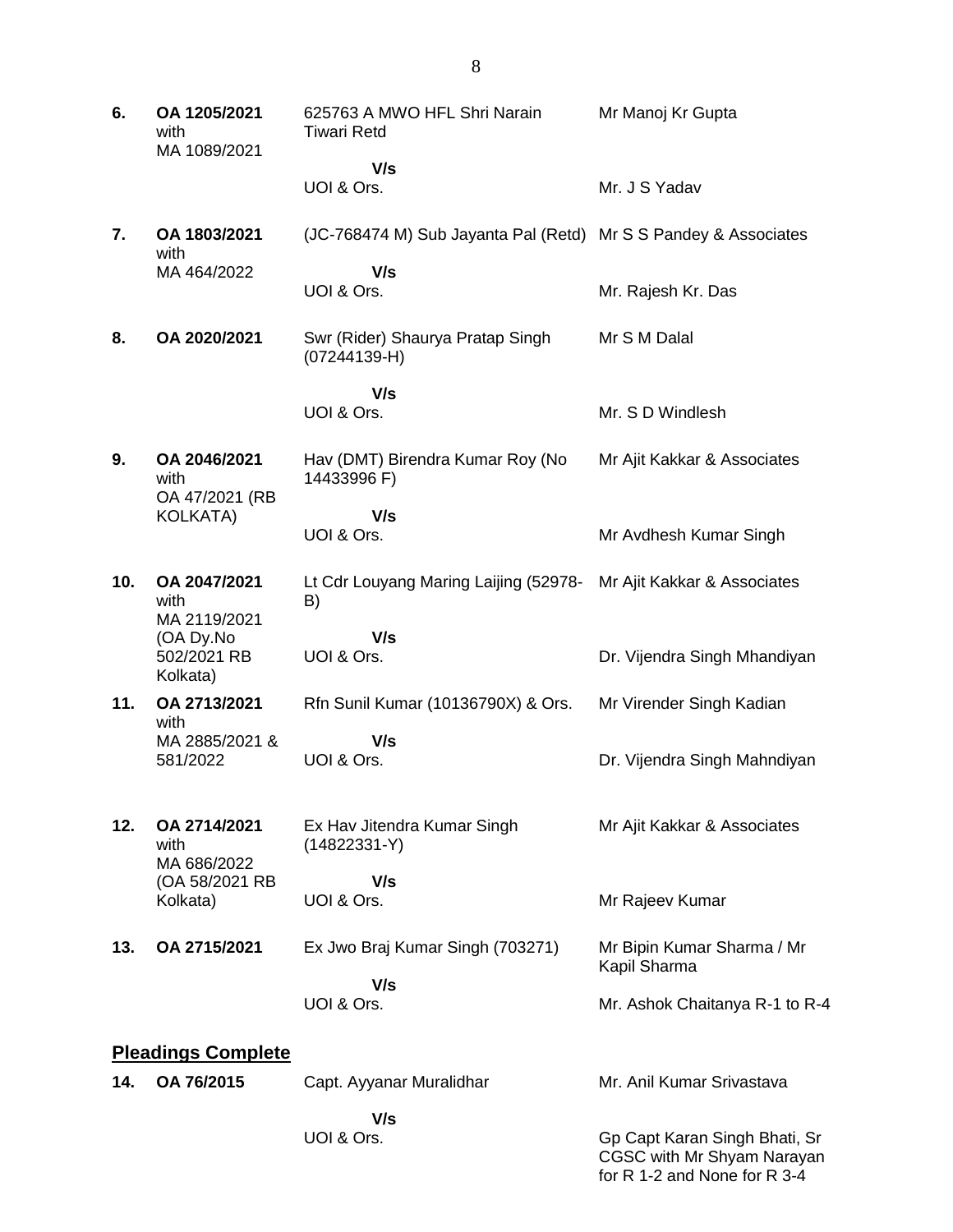| 15. | OA 902/2015<br>with         | Hav K Santhalingam (Retd)                             | Ms. Archana Ramesh                       |
|-----|-----------------------------|-------------------------------------------------------|------------------------------------------|
|     | MA 2129/2018 &<br>2131/2018 | V/s<br>UOI & Ors.                                     | Mr VS Tomar                              |
| 16. | OA 1098/2018                | IC-40721M Maj Gen Prithi Singh<br>V/s                 | Mr. Indra Sen Singh/Abhishek<br>Singh    |
|     |                             | UOI & Ors.                                            | Gp Capt Karan Singh Bhati, Sr.<br>CGSC   |
| 17. | OA 577/2019                 | No.16023495-M Ex Rfn Yogendra<br>Singh Pailwar        | Mr. Shiva Nand Mishra                    |
|     |                             | V/s<br>UOI & Ors.                                     | Ms. Jyotsna Kaushik                      |
| 18. | OA 703/2019                 | Ex Sub Hariom Sharma (JC 668590 A)                    | Mr Ajit Kakkar & Associates              |
|     |                             | V/s<br>UOI & Ors.                                     | Mr. K K Tyagi                            |
| 19. | OA 729/2019                 | Sub Devender Singh (Retd) (JC<br>471327W)             | Mr SS Pandey & Associates                |
|     |                             | V/s<br>UOI & Ors.                                     | Mr Avdhesh Kumar Singh                   |
| 20. | OA 941/2019                 | Naib Subedar Sambhaji Nayaku Patil<br>$(JC-353485N)$  | Ms Archana Ramesh                        |
|     |                             | V/s                                                   |                                          |
|     |                             | UOI & Ors.                                            | Mr JS Rawat                              |
| 21. | OA 1538/2019                | Hav/PA Ram Rasendra Singh (No<br>3998423 A)<br>V/s    | Mr Indra Sen Singh & Abhishek<br>Singh   |
|     |                             | UOI & Ors.                                            | Ms. Suman Chauhan                        |
| 22. | OA 1734/2019                | No. 13614963 Ex Hav Bijay Pal                         | Mr. Virender Singh Kadian                |
|     |                             | V/s<br>UOI & Ors.                                     | Mr. D K Sabat                            |
| 23. | OA 1927/2019                | Sep Om Nath Singh (2992430K)                          | Mr. Narender Kaushik & Pankaj<br>Kaushik |
|     |                             | V/s<br>UOI & Ors.                                     | Mr. Niranjan Das                         |
| 24. | OA 2049/2019                | LNk/DSC S Ramesh Kumar Babu (No<br>14612683 Y)<br>V/s | Mr US Maurya                             |
|     |                             | UOI & Ors.                                            | Mr Neeraj, Sr CGSC                       |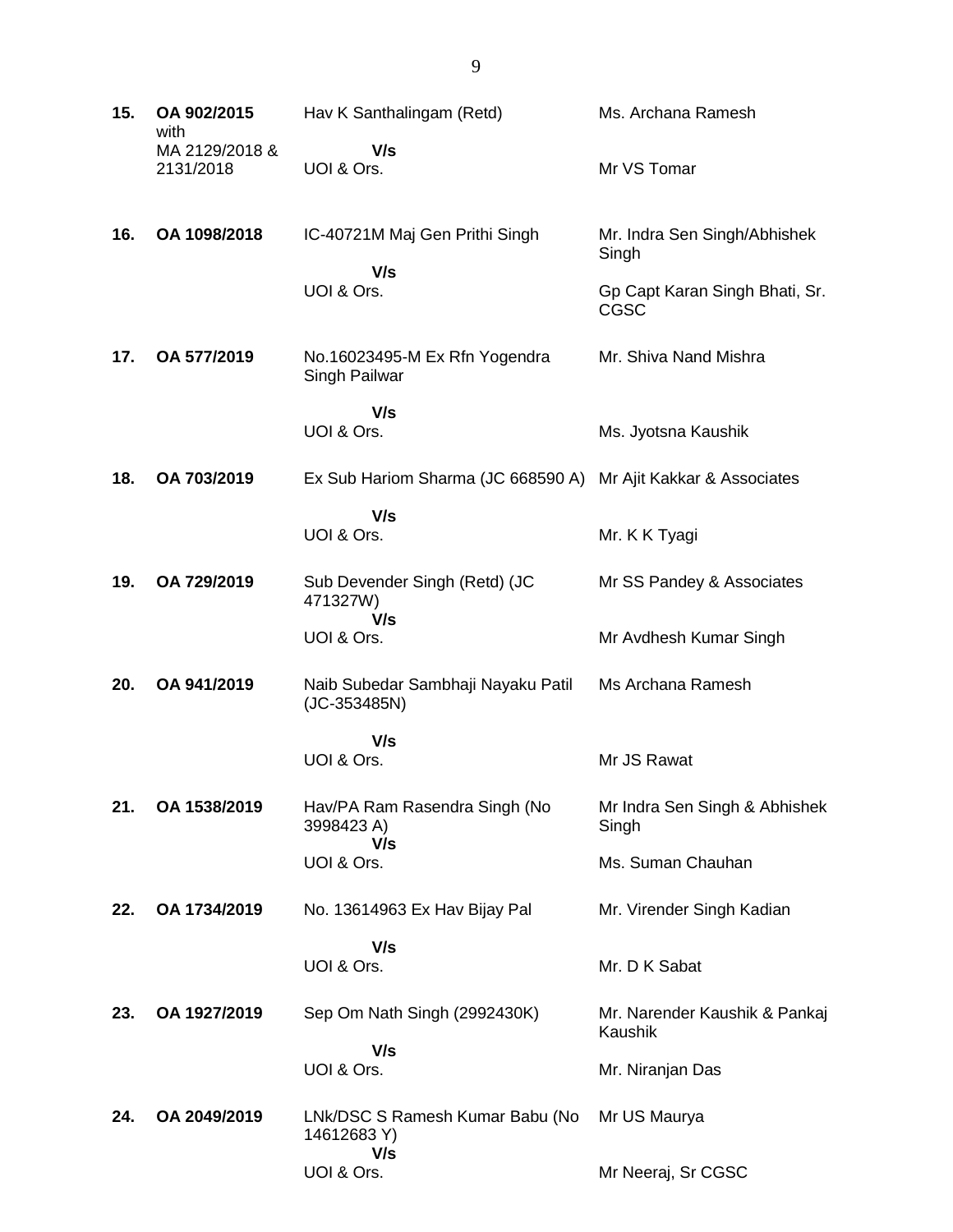| 25. | OA 2212/2019 | Sep Daya Shankar Singh (No<br>13978422 N)<br>V/s                     | Mr Narender Kaushik & Pankaj<br>Kaushik |
|-----|--------------|----------------------------------------------------------------------|-----------------------------------------|
|     |              | UOI & Ors.                                                           | Ms. Jyotsna Kaushik                     |
| 26. | OA 2365/2019 | No. 6925156-K Sep/DSC Ashok Kumar Mr. U S Maurya                     |                                         |
|     |              | V/s<br>UOI & Ors.                                                    | Ms. Barkha Babbar                       |
| 27. | OA 2369/2019 | No 4267148N Sep/DSC Uday Kishor<br>Jha                               | Mr US Maurya                            |
|     |              | V/s<br>UOI & Ors.                                                    | Mr. Avdhesh Kumar Singh                 |
| 28. | OA 2372/2019 | No. 13621540-K Sep/DSC Rajesh<br>Kumar                               | Mr. U S Maurya                          |
|     |              | V/s<br>UOI & Ors.                                                    | Mr. Shyam Narayan                       |
| 29. | OA 27/2020   | No. 2883907-X Sep/DSC Suresh<br><b>Chand Sharma</b>                  | Mr. U S Maurya                          |
|     |              | V/s<br>UOI & Ors.                                                    | Mr. Arvind Kumar                        |
| 30. | OA 32/2020   | Sep/DSC Tajveer Singh (No 15105863 Mr US Maurya<br>M)                |                                         |
|     |              | V/s<br>UOI & Ors.                                                    | Mr. Shyam Narayan                       |
| 31. | OA 104/2020  | No. 14824933-L Sep/DSC Kamatham<br>Venkataiah<br>V/s                 | Mr. U S Maurya                          |
|     |              | UOI & Ors.                                                           | Mr. Shyam Narayan                       |
| 32. | OA 105/2020  | No 10545394W LNk/DSC Chain Singh Mr US Maurya                        |                                         |
|     |              | V/s<br>UOI & Ors.                                                    | Mr. Arvind Patel                        |
| 33. | OA 121/2020  | No. 4068827-N Ex L/Nk/DSC Gopal<br>Singh                             | Mr. U S Maurya                          |
|     |              | V/s<br>UOI & Ors.                                                    | Mr. Avdhesh Kumar Singh                 |
| 34. | OA 134/2020  | Ex Sep/DSC Lekh Bahadur Thapa (No Mr US Maurya<br>14920148 M)<br>V/s |                                         |
|     |              | UOI & Ors.                                                           | Mr. Satya Ranjan Swain                  |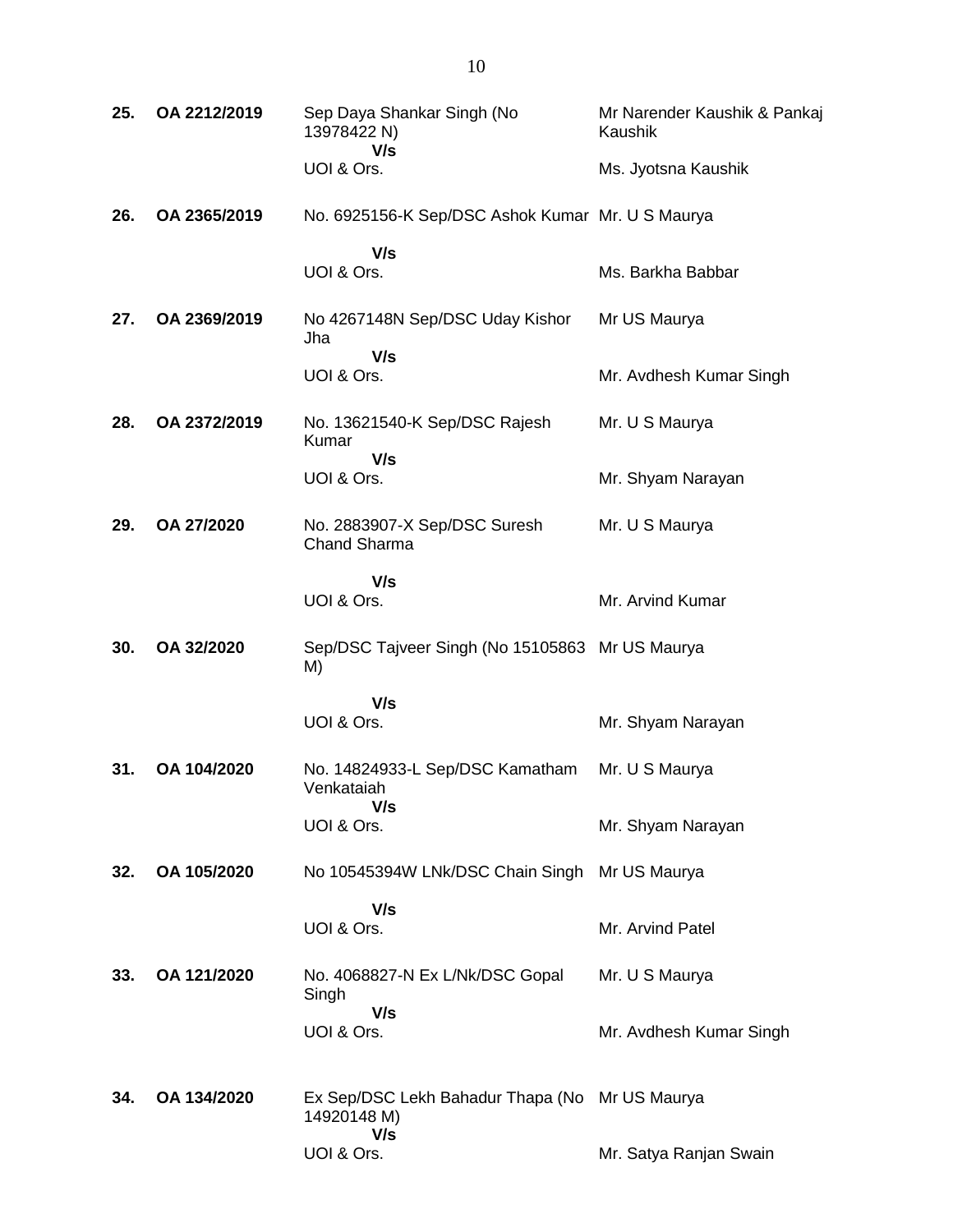| 35. | OA 141/2020 | No. 7239961-H Ex Sep/DSC R. Maria<br>Sagaya Roopan<br>V/s | Mr. U S Maurya                 |
|-----|-------------|-----------------------------------------------------------|--------------------------------|
|     |             | UOI & Ors.                                                | Mr. Anil Gautam                |
| 36. | OA 575/2020 | JC-245810Y RIS Sanjeev Kumar                              | Mr. S M Dalal & Mr. Ajay Yadav |
|     |             | V/s<br>UOI & Ors.                                         | Ms. Barkha Babbar              |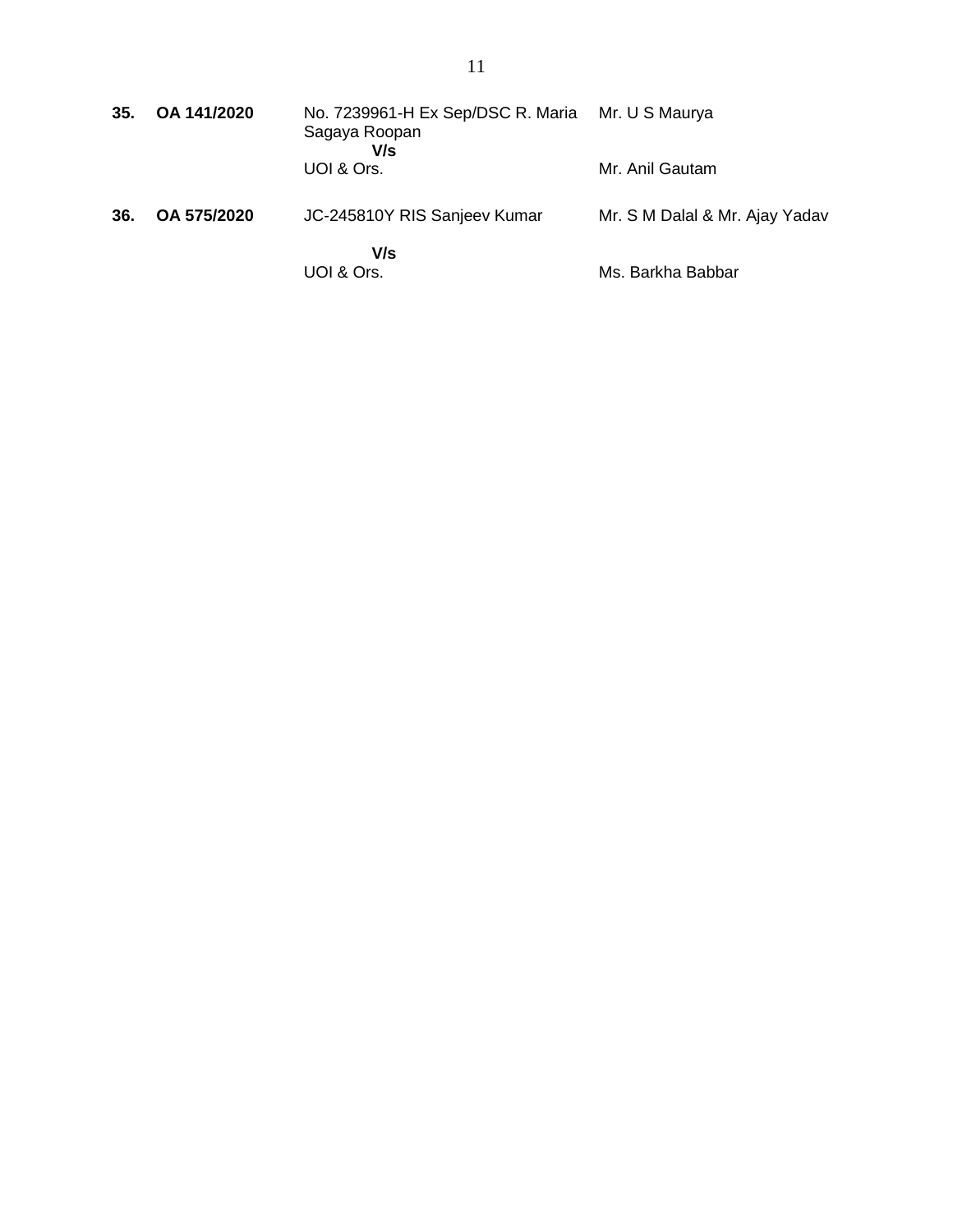**Date: 27-05-2022**

**Timing: 10:30 AM to 01.00 PM & 02.00 PM to 04.30 PM**

## **COURT No. 2 (Ground Floor)**

## **NOTIFICATION**

## **It is hereby notified for information of all concerned that the following matters stand adjourned to 24-08-2022.**

|    | S. No. Case No.                         | <b>Parties Name</b>                       | <b>Advocate for Petitioner /</b><br><b>Respondents</b> |
|----|-----------------------------------------|-------------------------------------------|--------------------------------------------------------|
|    | <b>Pleadings Not Complete</b>           |                                           |                                                        |
| 1. | OA 1081/2017<br>with                    | Nk Hoshiar Singh (Retd)                   | Mr. Jagmohan Sharma                                    |
|    | MA 1828/2018 &<br>812/2017              | V/s<br>UOI & Ors.                         | Mr Avdhesh Kumar Singh                                 |
| 2. | OA 1277/2018<br>OA (Appeal)             | Hav Govind Singh Bisht (4185892-Y)        | Mr. Ankur Chhibber                                     |
|    | 167/2014 (RB,<br>Lucknow)               | V/s<br>UOI & Ors.                         | Mr. J S Yadav                                          |
| 3. | OA 1292/2018<br>with                    | Col Dilip Ravalia (Retd) (MR-06184-A)     | Mr Aditya Singh Puar                                   |
|    | MA 513/2022                             | V/s<br>UOI & Ors.                         | Ms Suman Chauhan                                       |
| 4. | OA 150/2019<br>with                     | No 13198 Air Cmde V K Tiwari              | Mr. VS Kadian                                          |
|    | MA 564/2019                             | V/s<br>UOI & Ors.                         | Mr. Ashok Chaitanya                                    |
| 5. | OA 161/2019                             | Ex NC (E) Chhatar Singh (No 819806-<br>F) | Mr Ajit Kakkar                                         |
|    |                                         | V/s<br>UOI & Ors.                         | Mr. Y P Singh                                          |
| 6. | OA 315/2019<br>with                     | IC-54120M Maj (Retd.) P K Palai           | Ms. Sangeeta Tomar                                     |
|    | MA 1549/2020,<br>846/2019 &<br>847/2019 | V/s<br>UOI & Ors.                         | Mr. V S Tomar                                          |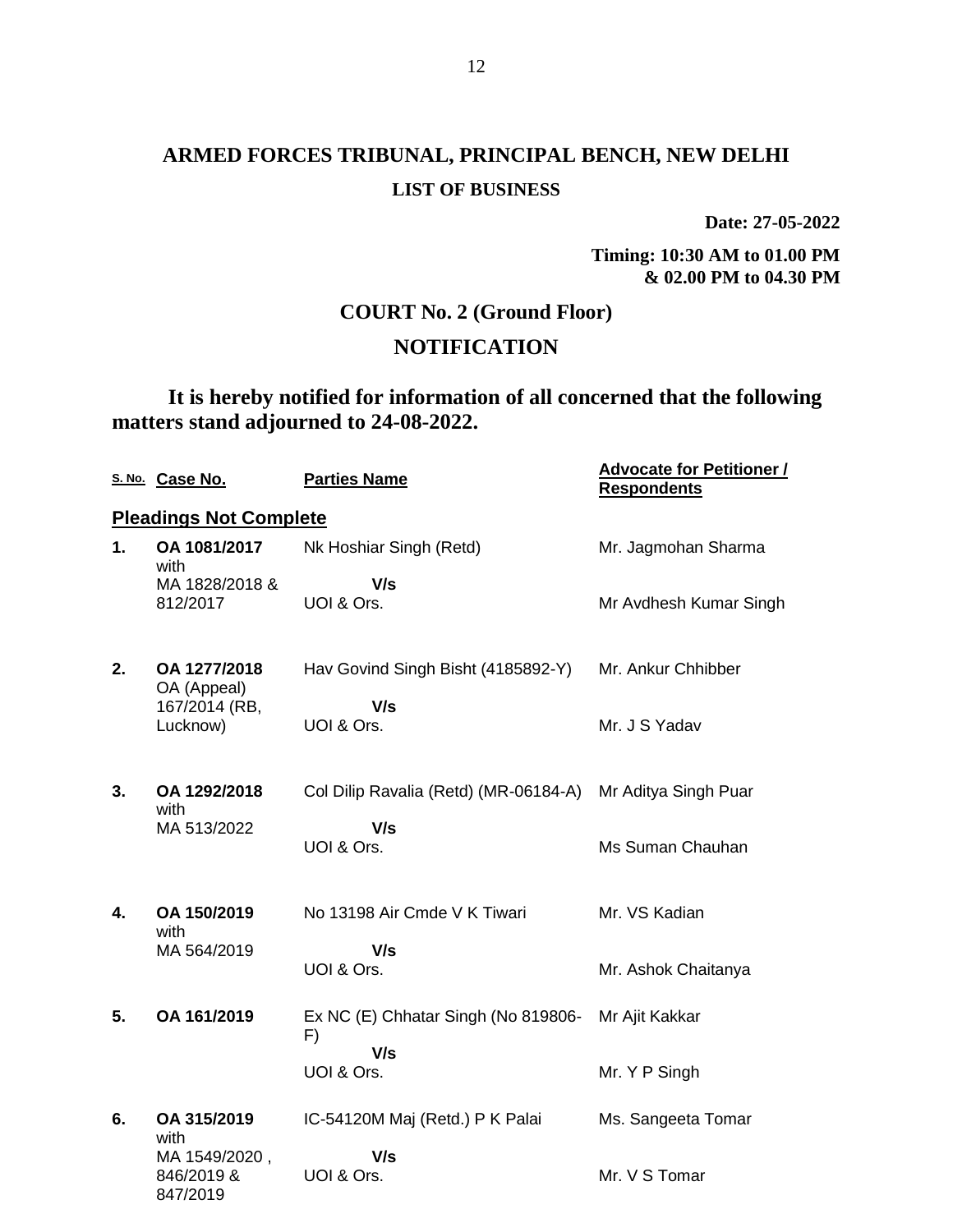**7. OA 521/2019** with MA 1094/2019 Ex Warrant Officer Dhirendra Deo (282808 A)  **V/s** UOI & Ors. Mr Praveen Kumar Mr. Ashok Chaitanya **8. OA 793/2019** with MA 2050/2019 IC-62464A Maj Gagan Rekhi  **V/s** UOI & Ors. Ms Neela Gokhale Dr. Vijendra Singh Mahndiyan **9. OA 920/2019** with MA 1566/2019 & 508/2021 Ex JWO Induchoodan CV (No 746663F)  **V/s** UOI & Ors. Mr. Ved Prakash Mr. Harish V Shankar **10. OA 1244/2019** with MA 1979/2019 Ex Hav (Hony Nb Sub) Prem Prakash Sharma (no 1458162 A)  **V/s** UOI & Ors. Mr Ved Prakash Mr Satya Ranjan Swain **11. OA 1490/2019** with MA 2410/2019 No. 636066-A Ex MWO Mohammad Yusuf Khan  **V/s** UOI & Ors. Mr. Ved Prakash Gp Capt Karan Singh Bhati, Sr. CGSC **12. OA 1497/2019** with MA 2421/2019 Lt Col VS Hosalli (Retd) (MR-04618W) Mr. OS Punia  **V/s** UOI & Ors. Mr V Pattabhi Ram **13. OA 1498/2019** Ex WO Kumaran Kalathil (No 693855)  **V/s** UOI & Ors. Mr. Balljeet Singh Mr V Pattabhi Ram **14. OA 1504/2019** with MA 1875/2020 Ex MWO (Hony FO) Achyutanand Rai Mr US Maurya (No 622830 H)  **V/s** UOI & Ors. Mr Prabodh Kumar **15. OA 1687/2019** with MA 1347/2021 & 2617/2019 Ex Sgt Shree Pal Singh (No 730857G) Mr Praveen Kumar  **V/s** UOI & Ors. Mr. Prabodh Kumar **16. OA 1701/2019** Ex Sgt Saurabh Suman (No 786188 H) Ajit Kakkar & Associates  **V/s** UOI & Ors. Mr. Neeraj, Sr. CGSC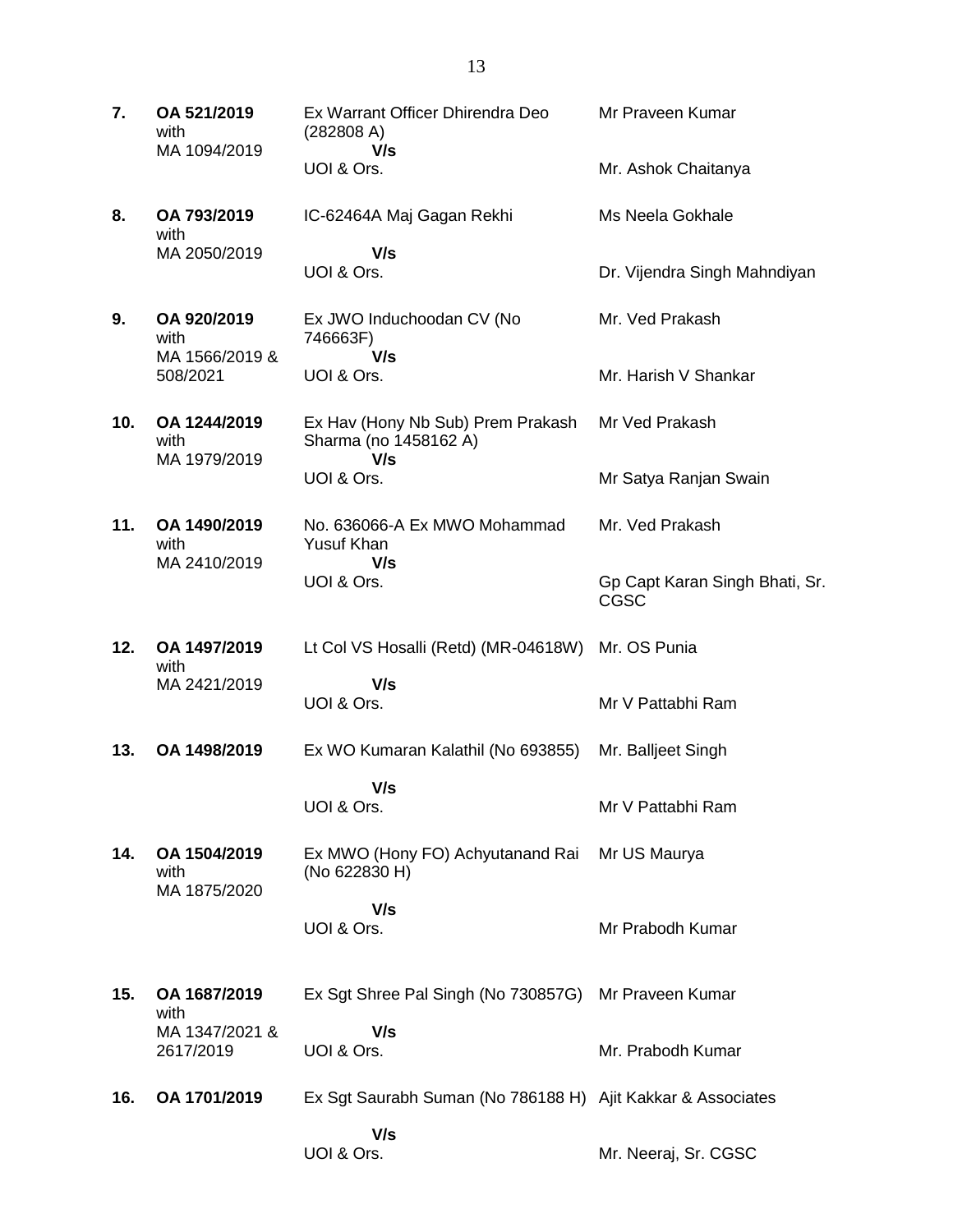| 17. | OA 1801/2019<br>with                      | No 649301 Ex WO Arjun Singh                             | Mr VS Kadian                           |
|-----|-------------------------------------------|---------------------------------------------------------|----------------------------------------|
|     | MA 1578/2021 &<br>2689/2019               | V/s<br>UOI & Ors.                                       | Ms Jyotsna Kaushik                     |
| 18. | OA 1835/2019<br>with                      | Ex LCOM (TAC) GLK Kishore (No<br>139649K)               | Mr. Ved Prakash                        |
|     | MA 1426/2021                              | V/s<br>UOI & Ors.                                       | Dr. Vijendra Singh Mahndiyan           |
| 19. | OA 1901/2019                              | No. 612372 JWO Siya Sharan Prasad<br>(Retd.)            | Mr. S S Pandey & Associates            |
|     |                                           | V/s<br>UOI & Ors.                                       | Gp Capt Karan Singh Bhati, Sr.<br>CGSC |
| 20. | OA 1936/2019<br>with                      | No. 16113862-P Sep K Krishnan                           | Ms. Archana Ramesh                     |
|     | MA 1410/2021,<br>2018/2021 &<br>2808/2019 | V/s<br>UOI & Ors.                                       | Ms. Jyotsna Kaushik                    |
| 21. | OA 2133/2019<br>with                      | No 721585A Ex JWO Vijay Shankar<br>Choubey              | Mr. Virender Singh Kadian              |
|     | MA 3009/2019                              | V/s<br>UOI & Ors.                                       | Gp Capt Karan Singh Bhati, Sr.<br>CGSC |
| 22. | OA 2142/2019<br>with                      | No 7073745 Hav Tamal Baran Dev<br>Roy (Retd)            | Mr. SS Pandey & Associates             |
|     | MA 918/2021                               | V/s<br>UOI & Ors.                                       | Dr. Vijendra Singh Mahndiyan           |
| 23. | OA 2154/2019<br>with                      | No 14568713 Ex Hav Satbir Singh                         | Mr VS Kadian                           |
|     | MA 3022/2019                              | V/s<br>UOI & Ors.                                       | Mr. Harish V Shankar                   |
| 24. | OA 52/2020                                | Ex WO Suresh Kumar (No 672768 R)                        | Mr Virender Singh Kadian               |
|     |                                           | V/s<br>UOI & Ors.                                       | Mr. Neeraj, Sr. CGSC                   |
| 25. | OA 58/2020                                | Ex LEM (P) Bhanwar Lal Todawata<br>(No 138481 F)<br>V/s | Mr Ved Prakash                         |
|     |                                           | UOI & Ors.                                              | Mr. Satya Ranjan Swain                 |
| 26. | OA 71/2020<br>with<br>MA 1893/2020 &      | Ex SGT Chinta Hanumantharao (No<br>265260)<br>V/s       | Mr. Ajit Kakkar & Associates           |

Dr Vijendra Singh Mahndiyan

88/2020

UOI & Ors.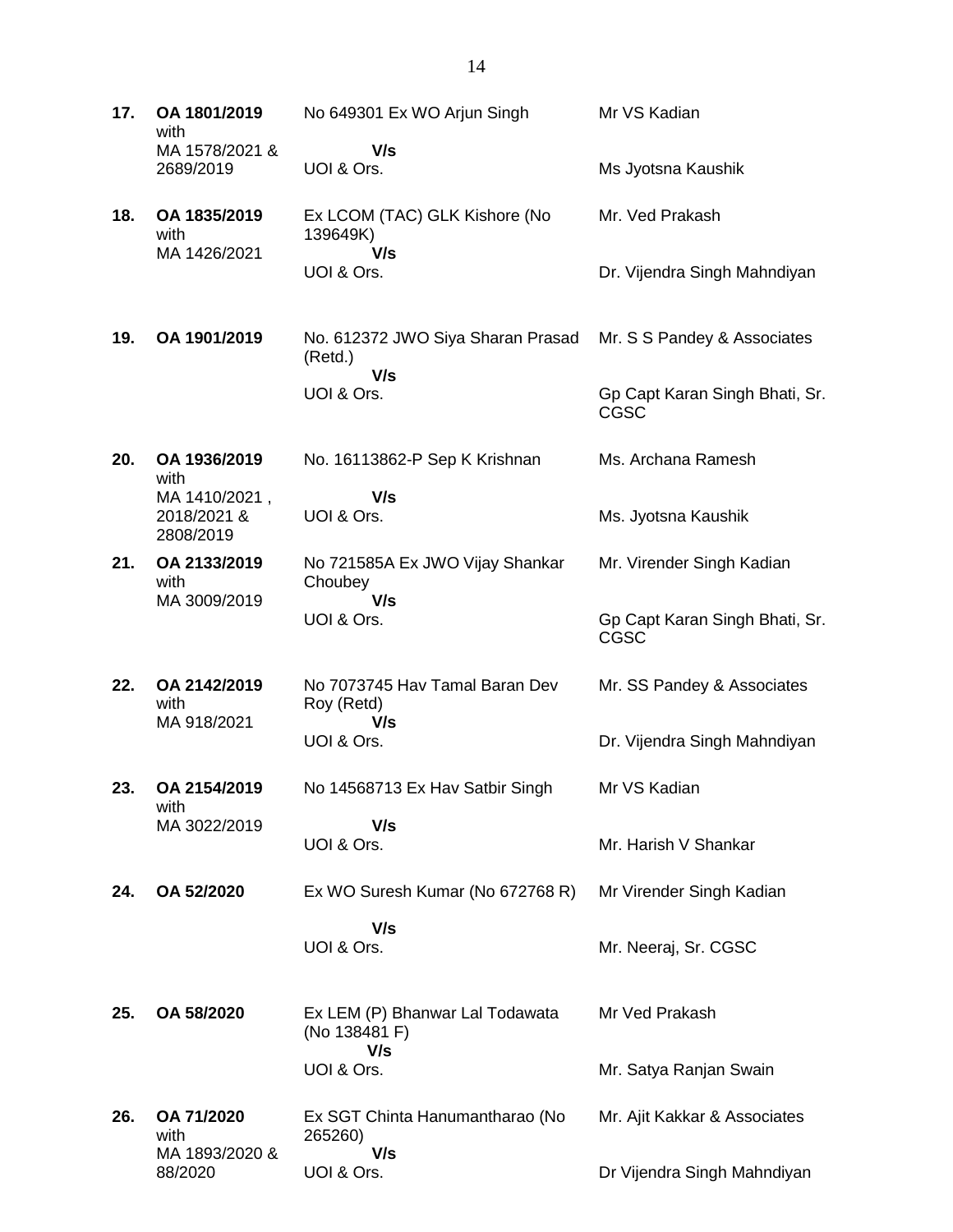| 27. | OA 356/2020<br>with<br>MA 1896/2020 &<br>444/2020 | Usha Devi W/O Late Ex L/Naik Budhi<br>Ram (NO 5842761)<br>V/s    | Mr Ajit Kakkar                             |
|-----|---------------------------------------------------|------------------------------------------------------------------|--------------------------------------------|
|     |                                                   | UOI & Ors.                                                       | Mr Avdhesh Kumar Singh                     |
| 28. | OA 594/2020<br>with<br>MA 1883/2020 &             | No 661608 MWO Harvinder Jit Singh<br>(Retd)<br>V/s               | Mr Manoj Kr Gupta                          |
|     | 726/2020                                          | UOI & Ors.                                                       | Dr. V S Mahndiyan                          |
| 29. | OA 1203/2020<br>with<br>MA 1306/2021              | JWO BD Pandit (Retd) (669924)<br>V/s                             | Mr Manoj Kr Gupta                          |
|     |                                                   | UOI & Ors.                                                       | Ms. Barkha Babbar                          |
| 30. | OA 1230/2020<br>with<br>MA 1418/2020 &            | Smt. Krishna Devi W/o Late NC(E)<br>Bhagwan Dass (819974)<br>V/s | Mr. Baljeet Singh & Ms. Deepika<br>Sheoran |
|     | 1759/2021                                         | UOI & Ors.                                                       | Ms. Barkha Babbar                          |
| 31. | OA 1428/2020                                      | IC-75587L Maj Amit Choudhary                                     | Mr. Veerendra Mohan                        |
|     |                                                   | V/s<br>UOI & Ors.                                                | Mr Anil Gautam                             |
| 32. | OA 1499/2020<br>with<br>MA 1754/2020 &            | <b>HFO Shree Shankar Mishra Retd</b><br>634592-A<br>V/s          | Mr A K Chaudhary                           |
|     | 1388/2022                                         | UOI & Ors.                                                       | Mr K K Tyagi                               |
| 33. | OA 1500/2020<br>with<br>MA 1755/2020              | Ex Sgt Akhilesh Kumar Singh (No<br>770973 T)<br>V/s              | Mr Praveen Kumar                           |
|     |                                                   | UOI & Ors.                                                       | Mr K K Tyagi                               |
| 34. | OA 1516/2020<br>with                              | Wg Cdr Gaurav Saxena (Retd) (25474<br>K)<br>V/s                  | Mr Ajit Kakkar                             |
|     | MA 1765/2020 &<br>680/2021                        | UOI & Ors.                                                       | Mr Prabodh Kumar                           |
| 35. | OA 1517/2020<br>with                              | Ex Sgt Diwakar Verma (764827 N)                                  | Mr Praveen Kumar                           |
|     | MA 1766/2020 &<br>651/2022                        | V/s<br>UOI & Ors.                                                | Mr Harish V Shankar                        |
| 36. | OA 1519/2020                                      | IC-54510P Lt Col S N Thakur (Retd.)                              | Mr. Shakti Chand Jaidwal                   |
|     | with<br>MA 1135/2021                              | V/s<br>UOI & Ors.                                                | Mr J S Rawat                               |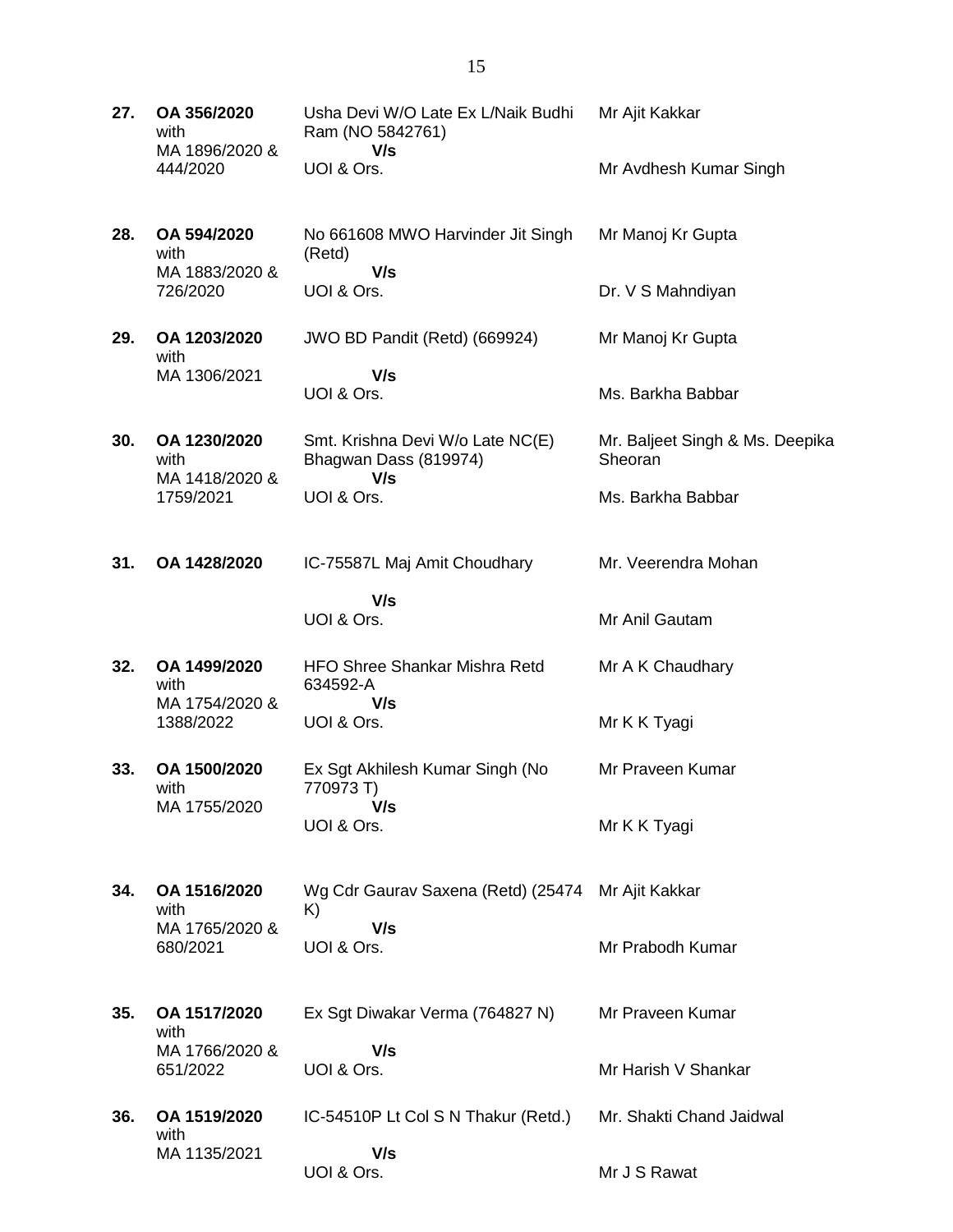| 37. | OA 1522/2020<br>with                  | 19553F(P) Gp Capt Rajat Dwivedi<br>(Retd.)                       | Ms. Neela Gokhale                     |
|-----|---------------------------------------|------------------------------------------------------------------|---------------------------------------|
|     | MA 797/2021                           | V/s<br>UOI & Ors.                                                | Mr Prabodh Kumar                      |
| 38. | OA 1545/2020                          | Ex Swr Gaurav Tomar (15505200-P)                                 | Mr. Subhash Chand Tomar               |
|     |                                       | V/s<br>UOI & Ors.                                                | Mr K K Tyagi                          |
| 39. | OA 303/2021<br>with                   | HFL Bijaya Kumar Mohanty (No<br>666486) (Retd)                   | Mr Manoj Kumar Gupta                  |
|     | MA 1267/2021 &<br>378/2021            | V/s<br>UOI & Ors.                                                | Mr. K K Tyagi                         |
| 40. | OA 721/2021<br>with                   | Ex Dfr Mahendra Singh (15470090K) Mr V S Kadian                  |                                       |
|     | MA 1394/2021                          | V/s<br>UOI & Ors.                                                | Ms Jyotsna Kaushik                    |
| 41. | OA 836/2021<br>with<br>MA 1560/2021 & | Sub (Hony Sub Maj) Jagdish Singh (JC Mr US Maurya<br>191217 K)   |                                       |
|     | 884/2021                              | V/s<br>UOI & Ors.                                                | Ms Jyotsna Kaushik                    |
| 42. | OA 920/2021<br>with<br>MA 948/2021    | Brig Rajesh Jayaswal (Retd) (IC 44885 Mr Chaitanya Agarwal<br>A) |                                       |
|     |                                       | V/s<br>UOI & Ors.                                                | Mr. Rajeev Kumar                      |
| 43. | OA 960/2021<br>with                   | 166504W Ex CPO Yaduvir Prasad<br>Keshari                         | Mr Shakti Chand Jaidwal               |
|     | MA 3078/2021 &<br>958/2021            | V/s<br>UOI & Ors.                                                | Mr. Anil Gautam                       |
| 44. | OA 962/2021<br>with                   | Ex Hav Swaroop Singh Gurjar<br>$(7127363-K)$                     | Mr Ved Prakash & Devendra<br>Kumar    |
|     | MA 2254/2021 &<br>960/2021            | V/s<br>UOI & Ors.                                                | Gp Capt Karan Singh Bhati, Sr<br>CGSC |
| 45. | OA 1131/2021<br>with<br>MA 1136/2021  | DSC/Sep Nisar Ahmed Bhat (Retd)<br>(No 9097865)                  | Mr Manoj Kr Gupta                     |
|     |                                       | V/s<br>UOI & Ors.                                                | Dr. Vijendra Singh Mahndiyan          |
| 46. | OA 1203/2021<br>with                  | Ex HAV Narender (3198962 P)                                      | Mr Ajit Kakkar & Associates           |
|     | MA 1087/2021                          | V/s<br>UOI & Ors.                                                | Mr. Avdhesh Kumar Singh               |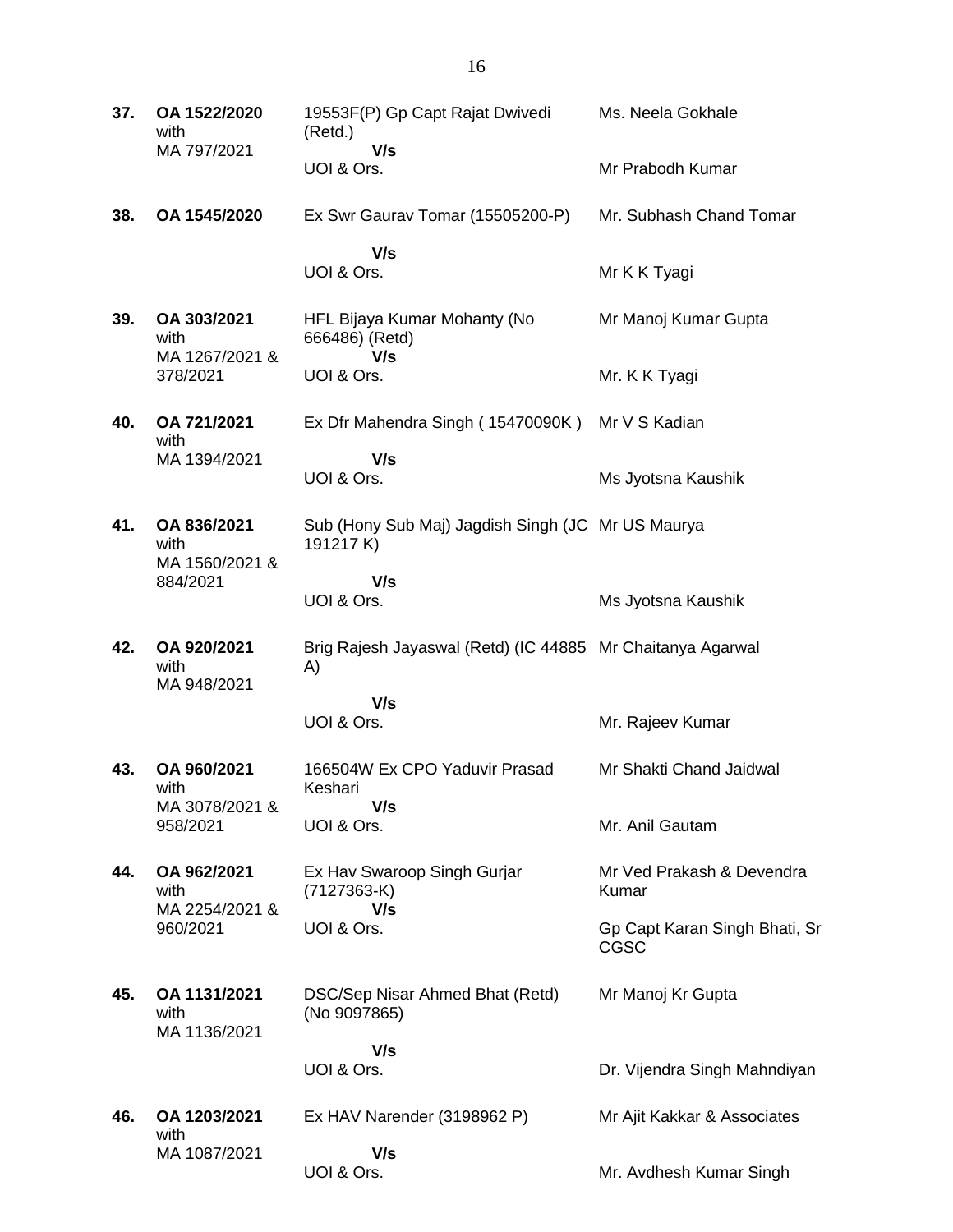| 47. | OA 1206/2021<br>with<br>MA 1090/2021 | Ex MWO ATLA Surendra Nath Babu<br>Rao Banerjee (263063 S)<br>V/s | Mr O S Punia                   |
|-----|--------------------------------------|------------------------------------------------------------------|--------------------------------|
|     |                                      | UOI & Ors.                                                       | Mr. Harish V.Shankar           |
| 48. | OA 1805/2021<br>with<br>MA 1767/2021 | Ex Hav Hony Nb Sub Dilawar Singh<br>(1298701)                    | Mr Virender Singh Kadian       |
|     |                                      | V/s<br>UOI & Ors.                                                | Mr. Ashok Chaitanya            |
| 49. | OA 1806/2021<br>with<br>MA 1768/2021 | Ex Hav Hony Nb Sub Yash Pal Singh<br>(1052559 H)<br>V/s          | Mr Virender Singh Kadian       |
|     |                                      | UOI & Ors.                                                       | Mr. Avdhesh Kumar Singh        |
| 50. | OA 1808/2021                         | Ex Sep Jitender (3200709 P)                                      | Mr Virender SIngh Kadian       |
|     |                                      | V/s<br>UOI & Ors.                                                | Ms. Suman Chauhan              |
| 51. | OA 1809/2021<br>with<br>MA 1387/2022 | WO Ran Bijay Singh (Retd) (668375-<br>G)                         | Mr Manoj Kumar Gupta           |
|     |                                      | V/s<br>UOI & Ors.                                                | Ms. Jyotsna Kaushik            |
| 52. | OA 1811/2021<br>with                 | Ex Sgt Sanjeev Kumar (No 760904 F)                               | Mr Praveen Kumar               |
|     | MA 1772/2021 &<br>952/2022           | V/s<br>UOI & Ors.                                                | Mr. K K Tyagi                  |
| 53. | OA 1812/2021                         | (TC-31531 Y) Lt Col Raghu Nath<br>Sharma (Retd)<br>V/s           | Mr O S Punia                   |
|     |                                      | UOI & Ors.                                                       | Mr. Ashok Chaitanya            |
| 54. | OA 1813/2021<br>with                 | Ex Hav Mahabir Singh (2865347-N)                                 | Mr Virender Singh Kadian       |
|     | MA 1773/2021                         | V/s<br>UOI & Ors.                                                | Mr. V Pattabhi Ram             |
| 55. | OA 1815/2021<br>with                 | Sgt Jeetendra Singh (Retd) (No<br>749836)                        | Mr Manoj Kr Gupta              |
|     | MA 1228/2022                         | V/s<br>UOI & Ors.                                                | Mr. Karan Singh Bhati, Sr CGSC |
| 56. | OA 2470/2021                         | JC-669135K Sub Nirakar Rout (Retd)                               | Mr Bikrama Sah                 |
|     |                                      | V/s<br>UOI & Ors.                                                | Ms Jyotsna Kaushik             |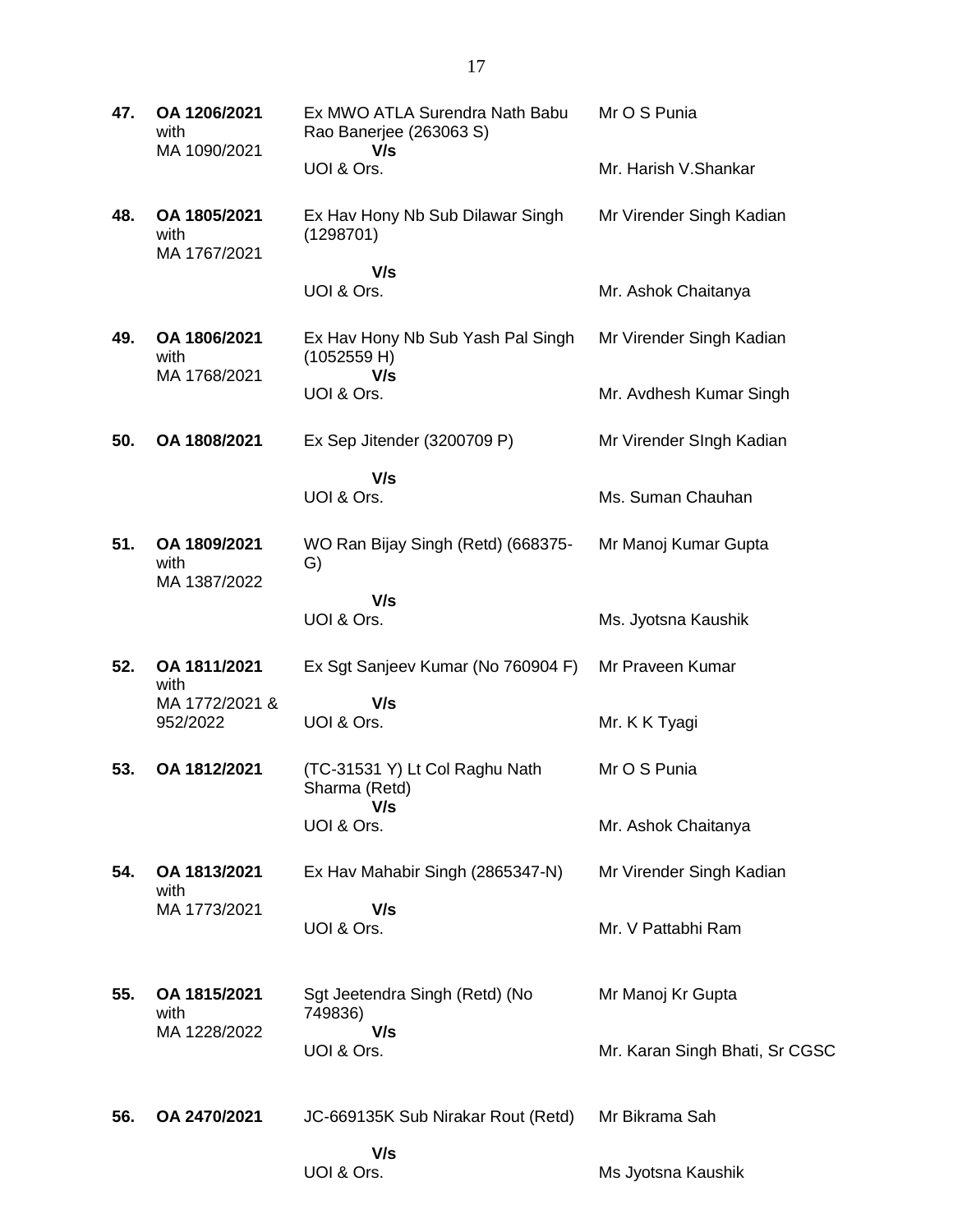| 57. | OA 2471/2021                         | (JC 667815 L) Sub Amjad Sultan<br>(Retd)             | Mr Bikrama Sah                                       |
|-----|--------------------------------------|------------------------------------------------------|------------------------------------------------------|
|     |                                      | V/s<br>UOI & Ors.                                    | Mr V Pattabhi Ram                                    |
| 58. | OA 2472/2021                         | (IC 46629 K) Col Paramjit Arya (Retd)                | Mr Bikrama Sah & Ms Jasvinder<br>Kaur                |
|     |                                      | V/s<br>UOI & Ors.                                    | Mr Y P Singh                                         |
| 59. | OA 2476/2021                         | Sgt Amit Kumar Srivastava (Retd)<br>(770366)<br>V/s  | Mr Manoj Kr Gupta                                    |
|     |                                      | UOI & Ors.                                           | Mr Prabodh Kumar                                     |
| 60. | OA 2478/2021<br>with                 | Ex Hav Ram Kishore (1073709 F)                       | Mr Bikrama Sah & Ms Mamta<br>Pannikar                |
|     | MA 2588/2021                         | V/s<br>UOI & Ors.                                    | Mr Prabodh Kumar for R 1-2 & 5<br>and None for R 3-4 |
| 61. | OA 2479/2021<br>with                 | MWO (HFO) Charan Singh (Retd) (No<br>632981 T)       | Mr Ramniwas Bansal                                   |
|     | MA 2589/2021                         | V/s<br>UOI & Ors.                                    | Mr Anil Gautam                                       |
| 62. | OA 2480/2021                         | Ex LEM (P) Khaimkaran Gautam (No<br>212759 W)<br>V/s | Mr Ved Prakash & Devendra<br>Kumar                   |
|     |                                      | UOI & Ors.                                           | Mr Anil Gautam                                       |
| 63. | OA 2551/2021<br>with                 | Ex Nk Sujit Kumar Singh (4278969)                    | Mr Mohan Kumar & Assocaites                          |
|     | MA 2696/2021                         | V/s<br>UOI & Ors.                                    | Mr. Rajeev Kumar                                     |
| 64. | OA 2552/2021<br>with<br>MA 2697/2021 | (681851 S) JWO Rajagopalan Ullatil<br>(Retd)         | Mr A K Chaudhary                                     |
|     |                                      | V/s                                                  |                                                      |
|     |                                      | UOI & Ors.                                           | Mr. V Pattabhi Ram                                   |
| 65. | OA 2555/2021                         | Ex Hav Rabi Kumar (No 4275410 A)                     | Mr Ved Prakash & Devendra<br>Kumar                   |
|     |                                      | V/s<br>UOI & Ors.                                    | Mr. Niranjana Das                                    |
|     | <b>Pleadings Complete</b>            |                                                      |                                                      |
| 66. | OA 180/2015                          | Ex Maj. Jitander Singh                               | Mr. S S Pandey                                       |
|     |                                      | V/s<br>UOI & Ors.                                    | Mr Anil Gautam                                       |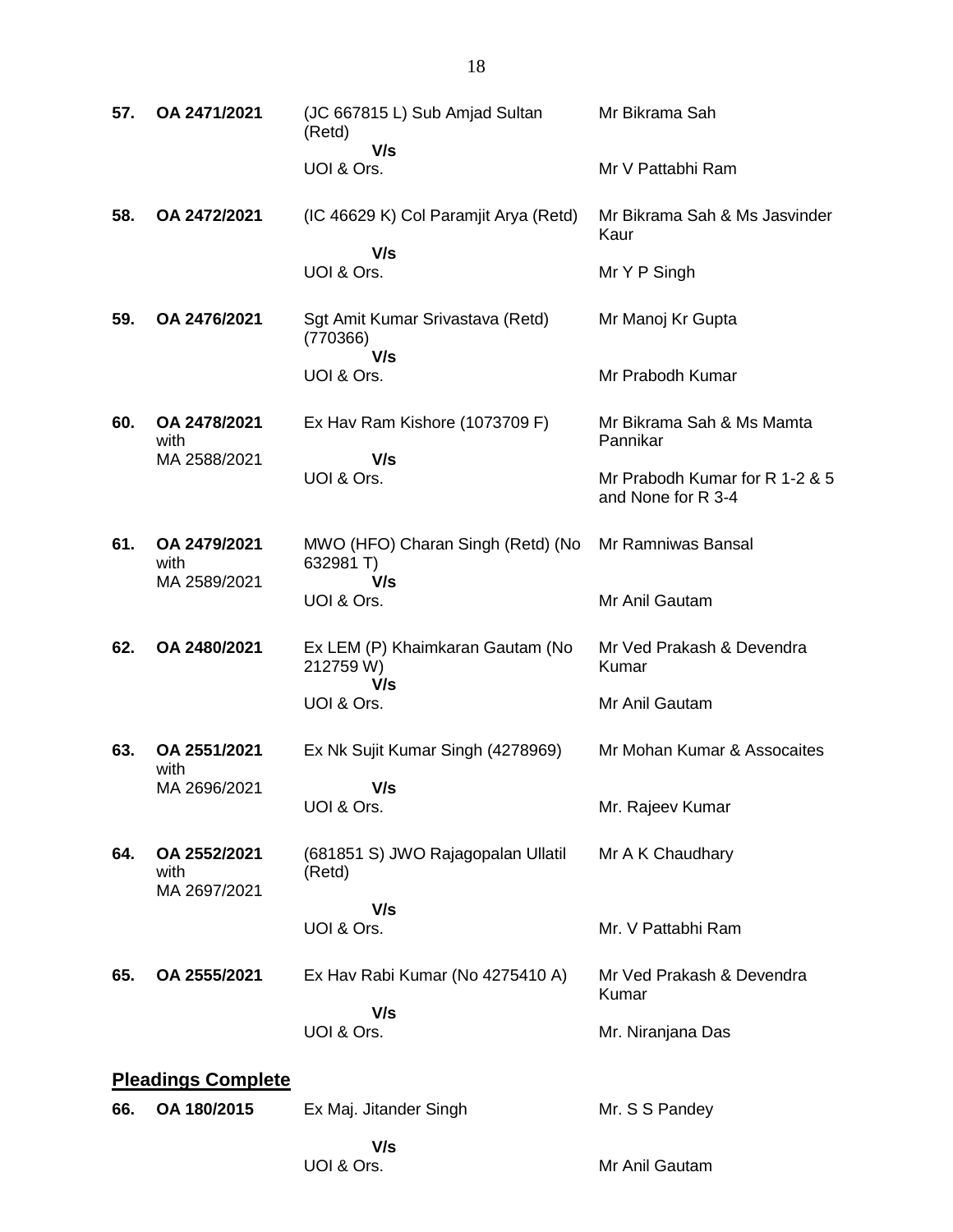| 67.         | OA 21/2016                             | Ex Sea I CD I M K Thakur                                              | Mr. S S Pandey                                    |
|-------------|----------------------------------------|-----------------------------------------------------------------------|---------------------------------------------------|
|             |                                        | V/s<br>UOI & Ors.                                                     | Mr Harish V Shankar                               |
| <b>WITH</b> |                                        |                                                                       |                                                   |
| 68.         | OA 32/2016                             | Ex Sea I CD I Kuldeep Singh                                           | Mr. S S Pandey                                    |
|             |                                        | V/s<br>UOI & Ors.                                                     | Mr V Pattabhi Ram                                 |
| 69.         | OA 809/2016                            | Smt. Prabha Devi                                                      | Mr. R K Tripathi                                  |
|             |                                        | V/s<br>UOI & Ors.                                                     | Mr Harish V Shankar                               |
| 70.         | OA 854/2016<br>with                    | Hav / Vehicle Mechanic Chandra pal<br>Singh                           | Mr. D S Kauntae                                   |
|             | MA 651/2016                            | V/s<br>UOI & Ors.                                                     | Mr. Ashok Chaitanya                               |
| 71.         | OA 879/2016<br>with                    | Ex Hav Kirpa Ram                                                      | Ms. Archana Ramesh                                |
|             | MA 673/2016                            | V/s<br>UOI & Ors.                                                     | Mr JS Rawat for R 1-3, Ms Anjali<br>Vohra for R-4 |
| 72.         | OA 1627/2017<br>with                   | (No.13611903P) EX Hav Yogender<br>Singh                               | Mr. V S Kadian                                    |
|             | MA 1220/2017                           | V/s<br>UOI & Ors.                                                     | Dr Vijendra Singh Mahndiyan                       |
| 73.         | OA 594/2018<br>with                    | IC-29643A Maj R K Chhabra (Retd.)                                     | Mr. R K Tripathi                                  |
|             | MA 481/2018                            | V/s<br>UOI & Ors.                                                     | Mr Arvind Patel                                   |
| 74.         | OA 1432/2018<br>with                   | Ex Sep (Gunner) Bhupender Singh (No Mr VD Sharma<br>1269051Y)         |                                                   |
|             | MA 1956/2018                           | V/s<br>UOI & Ors.                                                     | Mr. Satya Ranjan Swain                            |
| 75.         | OA 1475/2018<br>with<br>MA 1496/2018 & | JC-145215A Ex Sub Maj /Hony LT<br>Tshering Dadul Bhutia & Ors.<br>V/s | Mr. Anil Srivastava & Associates                  |
|             | 2126/2020                              | UOI & Ors.                                                            | Mr. Syham Narayan                                 |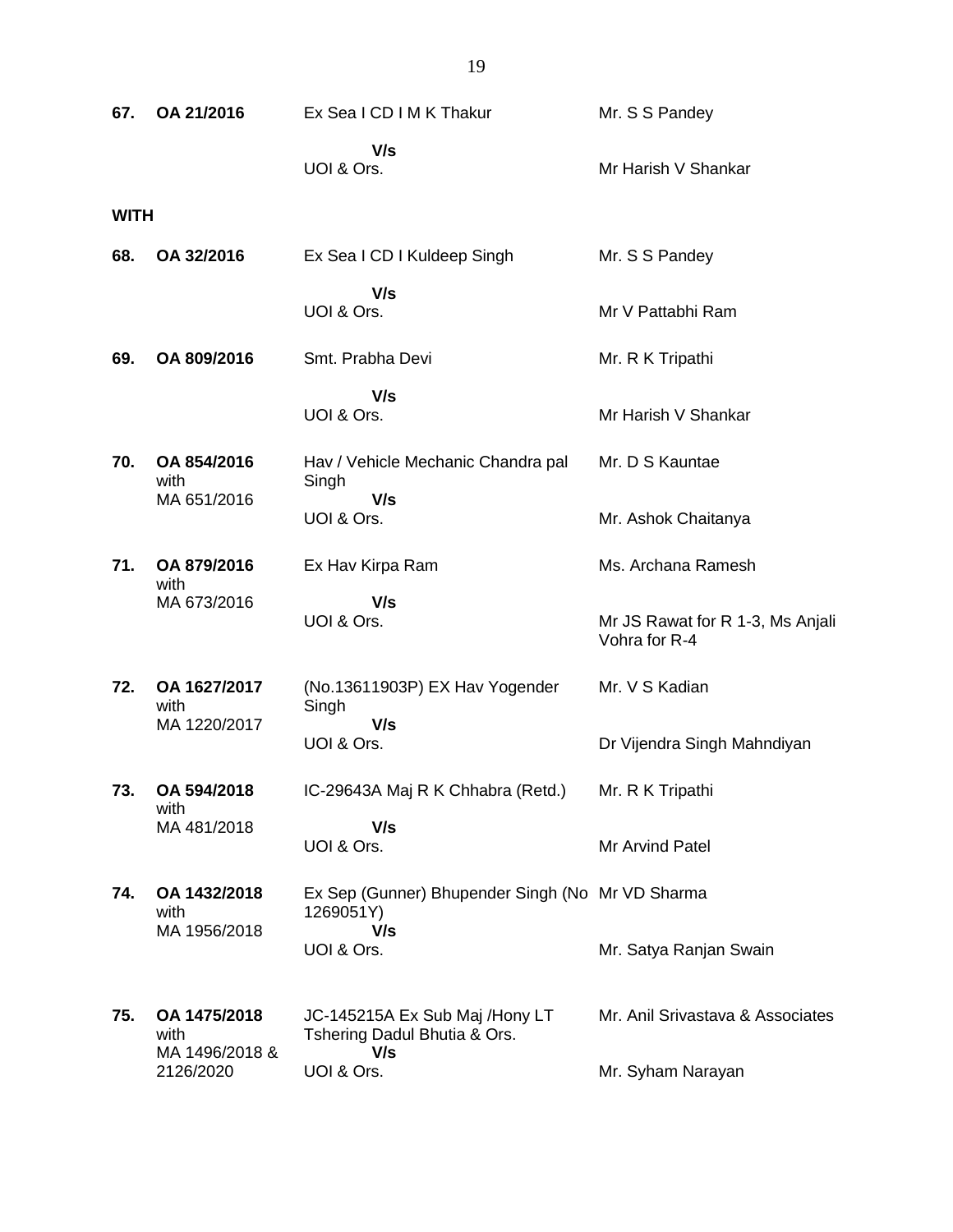### **WITH**

| 76. | OA 778/2020                          | JC 306284K Ex Sub Maj (Hony Lt)<br>Rajeev TV & Ors.<br>V/s | Mr. Shakti Chand Jaidwal                           |
|-----|--------------------------------------|------------------------------------------------------------|----------------------------------------------------|
|     |                                      | UOI & Ors.                                                 | Mr. Satya Ranjan Swain                             |
| 77. | OA 1629/2018<br>with                 | No. 773645-B Sgt Ajay Kumar Jaiswal                        | Mr. Abhishek R Shukla                              |
|     | MA 1747/2018                         | V/s<br>UOI & Ors.                                          | Mr. Harish V Shankar                               |
| 78. | OA 1768/2018<br>with<br>MA 1963/2018 | IC-58096Y Maj Mayank R Mathur<br>(Retd.)<br>V/s            | Mr. S S Pandey & Associates                        |
|     |                                      | UOI & Ors.                                                 | Gp Capt Karan Singh Bhati, Sr.<br><b>CGSC</b>      |
| 79. | OA 2090/2018<br>with<br>MA 2296/2018 | Nk SK Rana (Retd) (Army No<br>15350733A)<br>V/s            | Ms Archana Ramesh                                  |
|     |                                      | UOI & Ors.                                                 | Mr Avdhesh Kumar Singh for R<br>1-5 & None for R-6 |
| 80. | OA 236/2019<br>with                  | Ex MWO C Radha Krishna (268973-A)                          | Ms.Pallavi Awasthi                                 |
|     | MA 686/2019                          | V/s<br>UOI & Ors.                                          | Mr. Satya Ranjan Swain                             |
| 81. | OA 242/2019                          | Ex Sgt Manoj Kumar (No 694561R)                            | Ms. Pallavi Awasthi                                |
|     |                                      | V/s<br>UOI & Ors.                                          | Mr. Shyam Narayan                                  |
| 82. | OA 761/2019                          | Ex PO EL (P) Sudhir Kumar Singh (No<br>136733 H)           | Mr Ved Prakash                                     |
|     |                                      | V/s<br>UOI & Ors.                                          | Ms. Suman Chauhan                                  |
| 83. | OA 990/2019                          | Brig Jagdeep Singh Mann (Retd) (IC<br>39978L)              | Mr Indra Sen Singh & Abhishek<br>Singh             |
|     |                                      | V/s<br>UOI & Ors.                                          | Mr. Neeraj Kumar Sr. CGSC                          |
| 84. | OA 1079/2019<br>with<br>MA 1752/2019 | Ex Sigmn Chandra Shekhar Singh (No<br>6463376 P)           | Mr Virender Singh Kadian                           |
|     |                                      | V/s<br>UOI & Ors.                                          | Mr. Shyam Narayan                                  |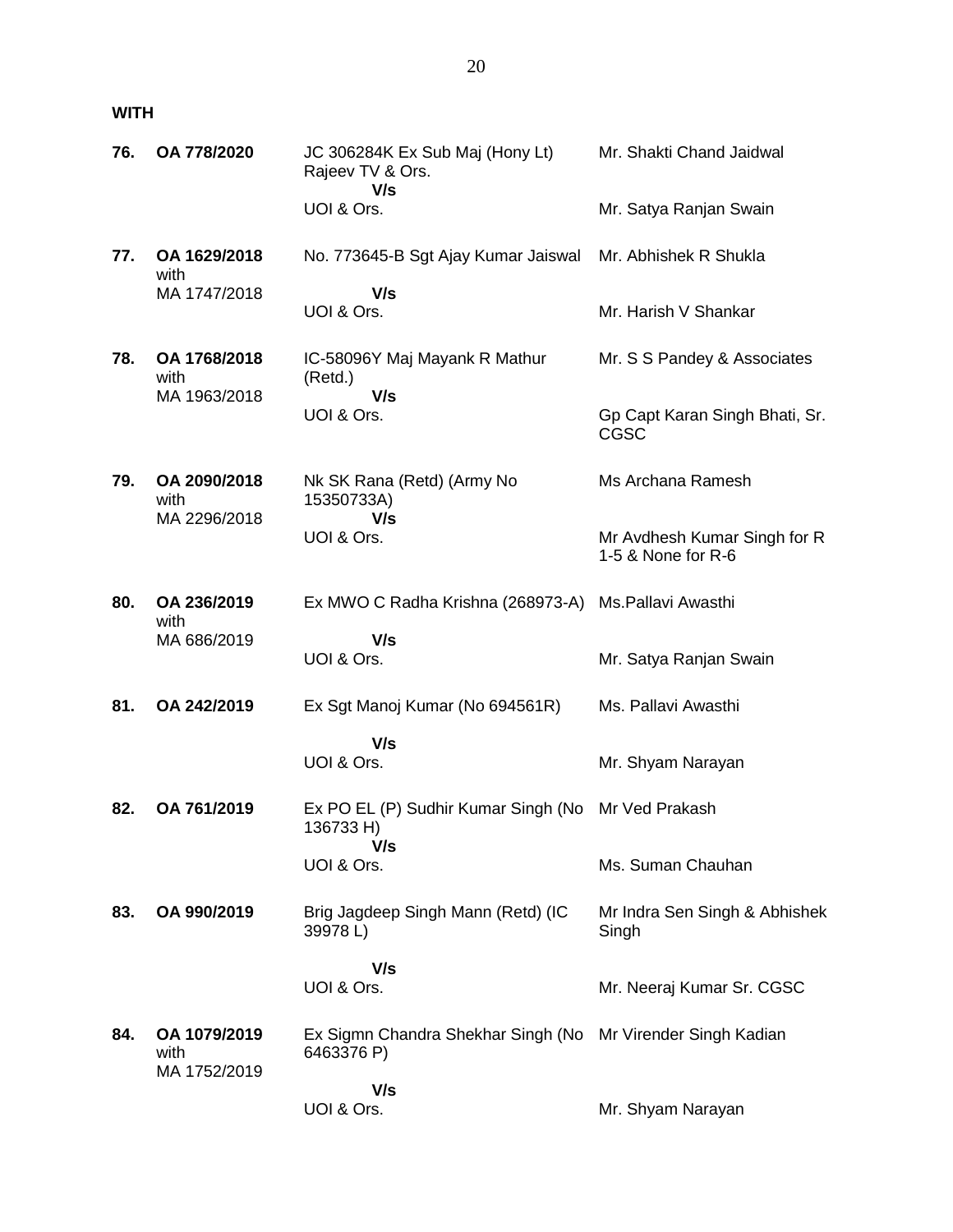| 85. | OA 1182/2019<br>with<br>MA 1925/2019 | Sub Upender Kumar (Retd)<br>(JC_471106K                                     | Mr. Pramod K Singh & Mr. KP<br>Singh   |
|-----|--------------------------------------|-----------------------------------------------------------------------------|----------------------------------------|
|     |                                      | V/s                                                                         |                                        |
|     |                                      | UOI & Ors.                                                                  | Mr. D K Sabat                          |
| 86. | OA 1286/2019<br>with<br>MA 2013/2019 | Ex Nk (TS) GJ Ramasubba Reddy (No Mr Ajit Kakkar & Associates<br>2802374 H) |                                        |
|     |                                      | V/s<br>UOI & Ors.                                                           | Mr. Shyam Narayan                      |
| 87. | OA 1458/2019<br>with<br>MA 2364/2019 | Ex PO LOG (MAT) Vijay Kumar (NO<br>137259B)                                 | Mr. Ved Prakash                        |
|     |                                      | V/s                                                                         |                                        |
|     |                                      | UOI & Ors.                                                                  | Mr. Neeraj Sr. CGSC                    |
| 88. | OA 1502/2019<br>with                 | EX Hav Puran Singh (No 4069632P                                             | Mr. Praveen Kumar                      |
|     | MA 2429/2019                         | V/s                                                                         |                                        |
|     |                                      | UOI & Ors.                                                                  | Mr Avdhesh Kumar Singh                 |
| 89. | OA 1649/2019                         | Gp Capt Venugopalan Mukundamoni<br>(Retd) (No 19084)                        | Mr. Baljeet Singh                      |
|     |                                      | V/s                                                                         |                                        |
|     |                                      | UOI & Ors.                                                                  | Gp Capt Karan Singh Bhati, Sr.<br>CGSC |
| 90. | OA 1702/2019<br>with                 | Ex RHM Reba Dhar Bhatt (No<br>4148003 Y)                                    | Mr Ved Prakash                         |
|     | MA 2628/2019                         | V/s                                                                         |                                        |
|     |                                      | UOI & Ors.                                                                  | Mr. Shyam Narayan                      |
| 91. | OA 1799/2019<br>with<br>MA 2687/2019 | Ex Cfn Shatrughan Prasad Singh (No<br>14554470 X)                           | Mr Virender Singh Kadian               |
|     |                                      | V/s                                                                         |                                        |
|     |                                      | UOI & Ors.                                                                  | Mr. Shyam Narayan                      |
| 92. | OA 1834/2019                         | No. 795744-T Ex Sgt Abhishek                                                | Mr. Virender Singh Kadian              |
|     |                                      | V/s                                                                         |                                        |
|     |                                      | UOI & Ors.                                                                  | Ms. Suman Chauhan                      |
| 93. | OA 1899/2019<br>with                 | NO 684908 HFO Bir Singh (Retd)                                              | Mr Manoj Kr Gupta                      |
|     | MA 2763/2019                         | V/s                                                                         |                                        |
|     |                                      | UOI & Ors.                                                                  | Mr. Neeraj Sr. CGSC                    |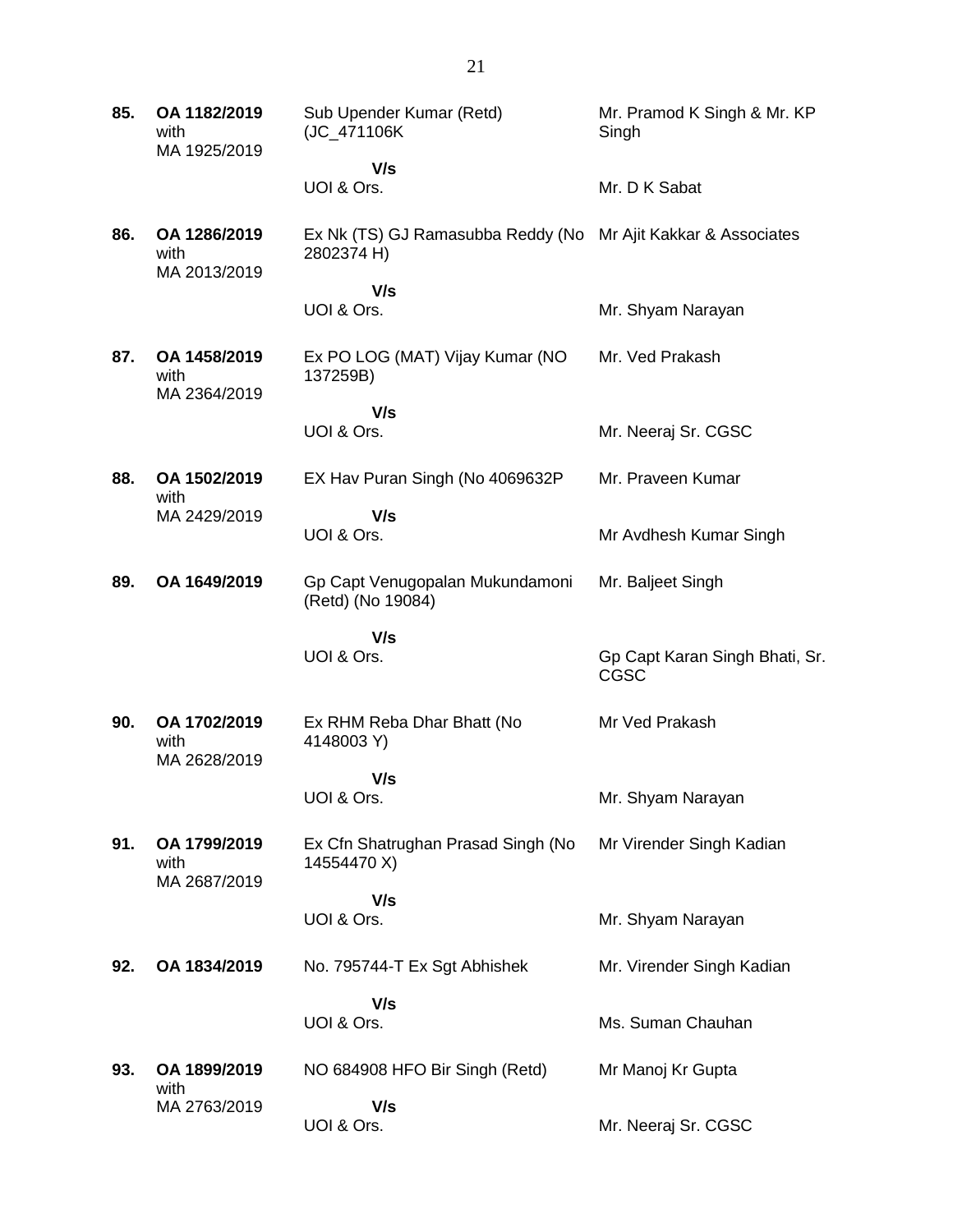| 94. | OA 1906/2019<br>with                 | Wg Cdr Nitin Sharma (2488-S)                          | Mr. Ajit Kakkar & Associates |
|-----|--------------------------------------|-------------------------------------------------------|------------------------------|
|     | MA 2789/2019                         | V/s<br>UOI & Ors.                                     | Mr. Anil Kumar Gautam        |
| 95. | OA 2116/2019<br>with                 | Ex Sgt Aman (No 724372 F)                             | Mr Randhir Singh Kalkal      |
|     | MA 3003/2019                         | V/s<br>UOI & Ors.                                     | Ms. Suman Chauhan            |
| 96. | OA 2119/2019<br>with                 | Ex Sgt Virendra Kumar (No 702985)                     | Mr Subhash Chand Tomar       |
|     | MA 3006/2019                         | V/s<br>UOI & Ors.                                     | Mr. Neeraj, Sr. CGSC         |
| 97. | OA 2129/2019                         | Ex Hav Gadade Sunil Vithoba (No<br>6934756N)          | Mr OS Punia                  |
|     |                                      | V/s<br>UOI & Ors.                                     | Mr. Satya Ranjan Swain       |
| 98. | OA 2180/2019<br>with<br>MA 3041/2019 | Cpl Thankachen Chacko (Retd) (No<br>278535)           | Mr Manoj Kr Gupta            |
|     |                                      | V/s<br>UOI & Ors.                                     | Mr. Y P Singh                |
| 99. | OA 43/2020                           | Ex Hav Pankaj Kumar Kaushik<br>$(14620307-A)$<br>V/s  | Mr. Virender Singh Kadian    |
|     |                                      | UOI & Ors.                                            | Mr. K K Tyagi                |
|     | 100. OA 86/2020                      | Ex Sgt Rajeev Chaudhary (No<br>774924G)               | Mr Praveen Kumar             |
|     |                                      | V/s<br>UOI & Ors.                                     | Mr KK Tyagi                  |
|     | 101. OA 114/2020<br>with             | Ex Hav Mahadev (No 14476050P)                         | Mr. Praveen Kumar            |
|     | MA 132/2020                          | V/s<br>UOI & Ors.                                     | Mr. Barkha Babbar            |
|     | 102. OA 972/2020                     | 14602394W Ex Sep Sheesh Ram                           | Mr. V S Kadian               |
|     |                                      | V/s<br>UOI & Ors.                                     | Mr. Y P Singh                |
|     | 103. OA 1219/2020                    | HAV B Prabhakar (Retd) (14414911 L) Ms Archana Ramesh |                              |
|     |                                      | V/s<br>UOI & Ors.                                     | Ms. Barkha Babbar            |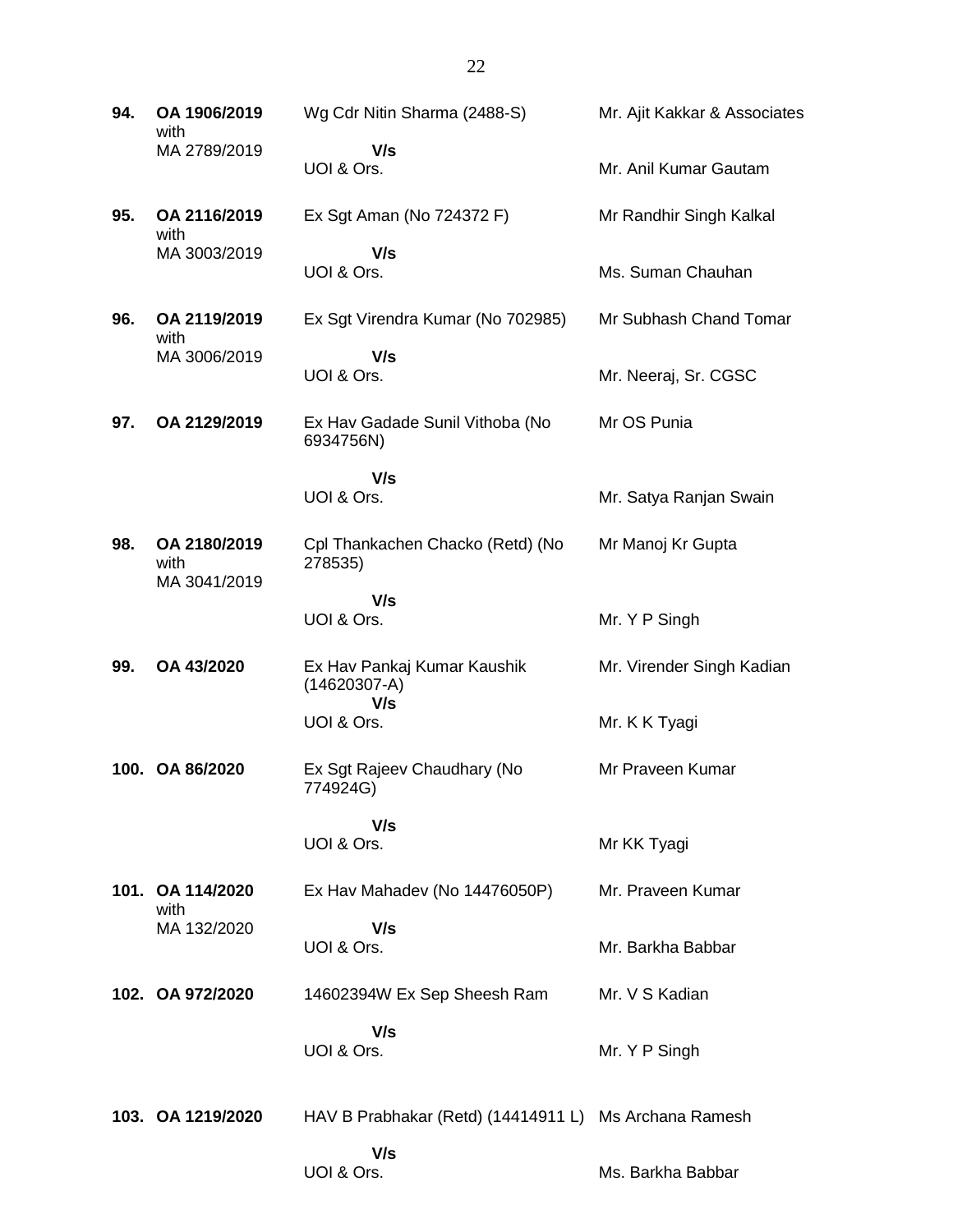| 104. OA 1515/2020<br>with                 | Ex Sgt JMA Constancian (283260-L)          | Mr. Ajit Kakkar & Associates |
|-------------------------------------------|--------------------------------------------|------------------------------|
| MA 1764/2020                              | V/s<br>UOI & Ors.                          | Mr Shyam Narayan             |
| 105. OA 1954/2020                         | Ex WO Rajendra Prasad (637886-B)           | Mr. Bijendra Kumar Pathak    |
|                                           | V/s<br>UOI & Ors.                          | Mr Rajeev Kumar              |
| 106. OA 312/2021                          | Ex NC (E) Bhati Badharam (No<br>819413)    | Mr Vikas Kochar              |
|                                           | V/s<br>UOI & Ors.                          | Mr Rajeev Kumar              |
| 107. OA 783/2021<br>with                  | Ex Sep Prithvi Singh (No 14823590 N)       | Mr Charan Singh              |
| MA 834/2021                               | V/s<br>UOI & Ors.                          | Mr. V S Tomar                |
| 108. OA 1221/2021<br>with<br>MA 3104/2021 | Lt Col Yogendra Pal (Retd) (SC-<br>00189H) | Mr. Arun Kumar Vashishta     |
|                                           | V/s<br>UOI & Ors.                          | Dr. Vijendra Singh Mahndiyan |
| <b>MATTERS FROM REGULAR LIST</b>          |                                            |                              |

#### **109. OA (Appeal) 591/2014** Naik Malkhan Gujjar  **V/s** UOI & Ors. Ms. Archana Ramesh Mr Avdhesh Kumar Singh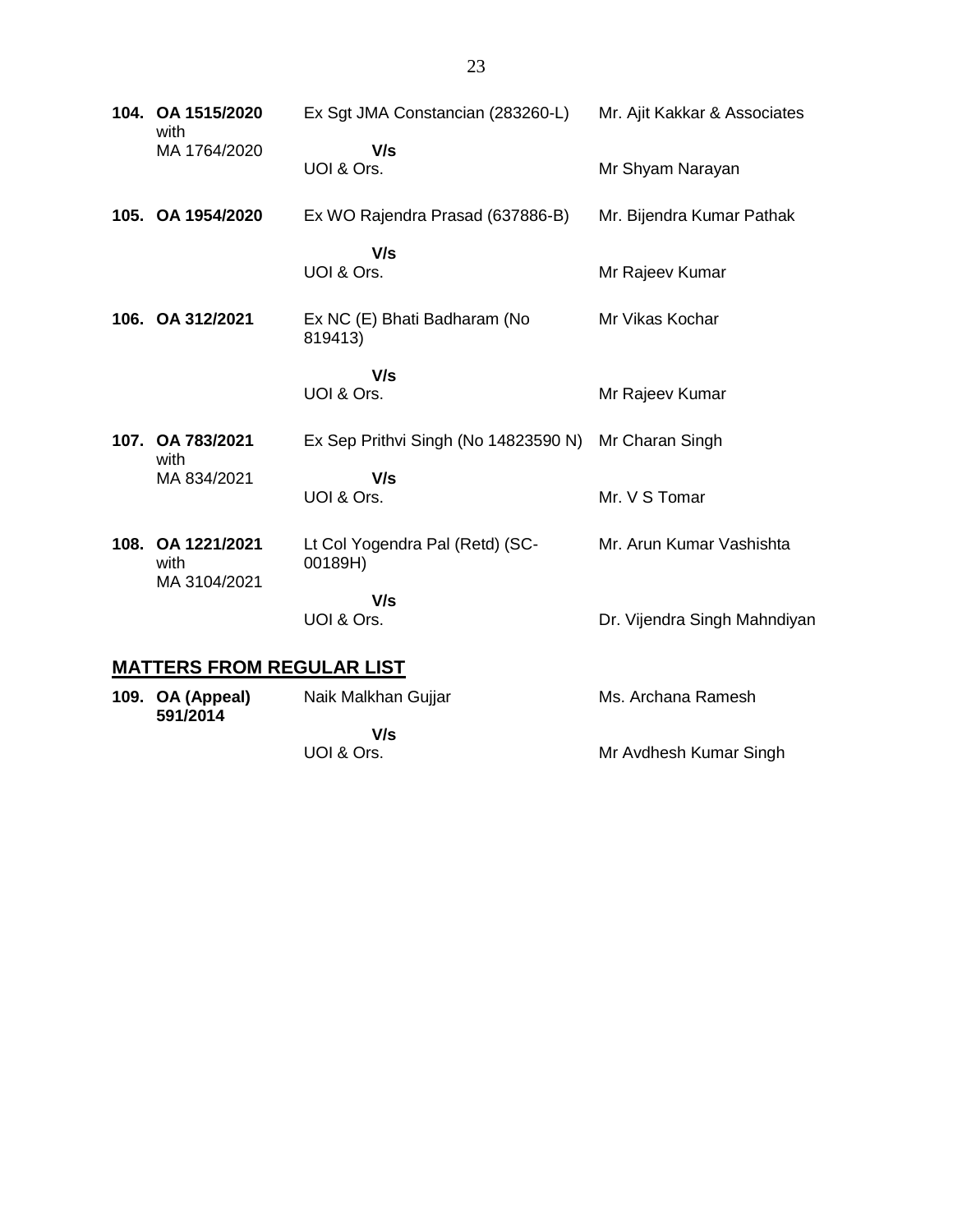**Date: 27-05-2022**

**Timing: 11:00 AM**

#### **PRINCIPAL REGISTRAR COURT**

#### **PRINCIPAL REGISTRAR COURT WILL SIT FROM 12.00 NOON TO 1.00 PM**

### **THE FOLLOWING CASES SHALL BE TAKEN THROUGH VIRTUAL HEARING**

### **Link for Virtual Hearing Principal Registrar Court:**

#### <https://aftpb.webex.com/meet/vcaftpb>

|    | S. No. Case No.                      | <b>Parties Name</b>                                     | <b>Advocate for Petitioner /</b><br><b>Respondents</b> |
|----|--------------------------------------|---------------------------------------------------------|--------------------------------------------------------|
|    | <b>Pleadings Complete</b>            |                                                         |                                                        |
| 1. | OA 2759/2021<br>with<br>MA 2941/2021 | Col Bakul Dasgupta (Retd) (MR 06118<br>X)               | Mr Y Venugopal & Rakesh<br><b>Kumar Singh</b>          |
|    |                                      | V/s                                                     |                                                        |
|    |                                      | UOI & Ors.                                              | Mr. Neeraj, Sr CGSC                                    |
| 2. | OA 2876/2021<br>with                 | JC-762527 Sub Surendra Singh (Retd) Mr Manoj Kr Gupta   |                                                        |
|    | MA 3093/2021                         | V/s<br>UOI & Ors.                                       | Mr Y P Singh                                           |
|    |                                      |                                                         |                                                        |
| 3. | OA 383/2022                          | Ex GDSM Sirivella Nagarjuna                             | Mr Ved Prakash & Devendra                              |
|    | with<br>MA 485/2022 &                | $(10329749-H)$<br>V/s                                   | Kumar                                                  |
|    | 1343/2022                            | UOI & Ors.                                              | Mr. Sudhir Kumar                                       |
|    | <b>Pleadings Not Complete</b>        |                                                         |                                                        |
| 4. | OA 2754/2021                         | Ex MWO Mahesh Chand Verma<br>(678561 A)<br>V/s          | Mr Ajit Kakkar & Associates                            |
|    |                                      | UOI & Ors.                                              | Mr Rajesh Kumar Das, Sr.<br>CGSC                       |
| 5. | OA 2768/2021<br>with                 | Ex Hav Hony Nb Sub Rajender Dutt<br>Sharma (01297762 P) | Mr Virender Singh Kadian                               |
|    | MA 2949/2021                         | V/s                                                     |                                                        |
|    |                                      | UOI & Ors.                                              | Mr Prabodh Kumar                                       |
|    |                                      |                                                         |                                                        |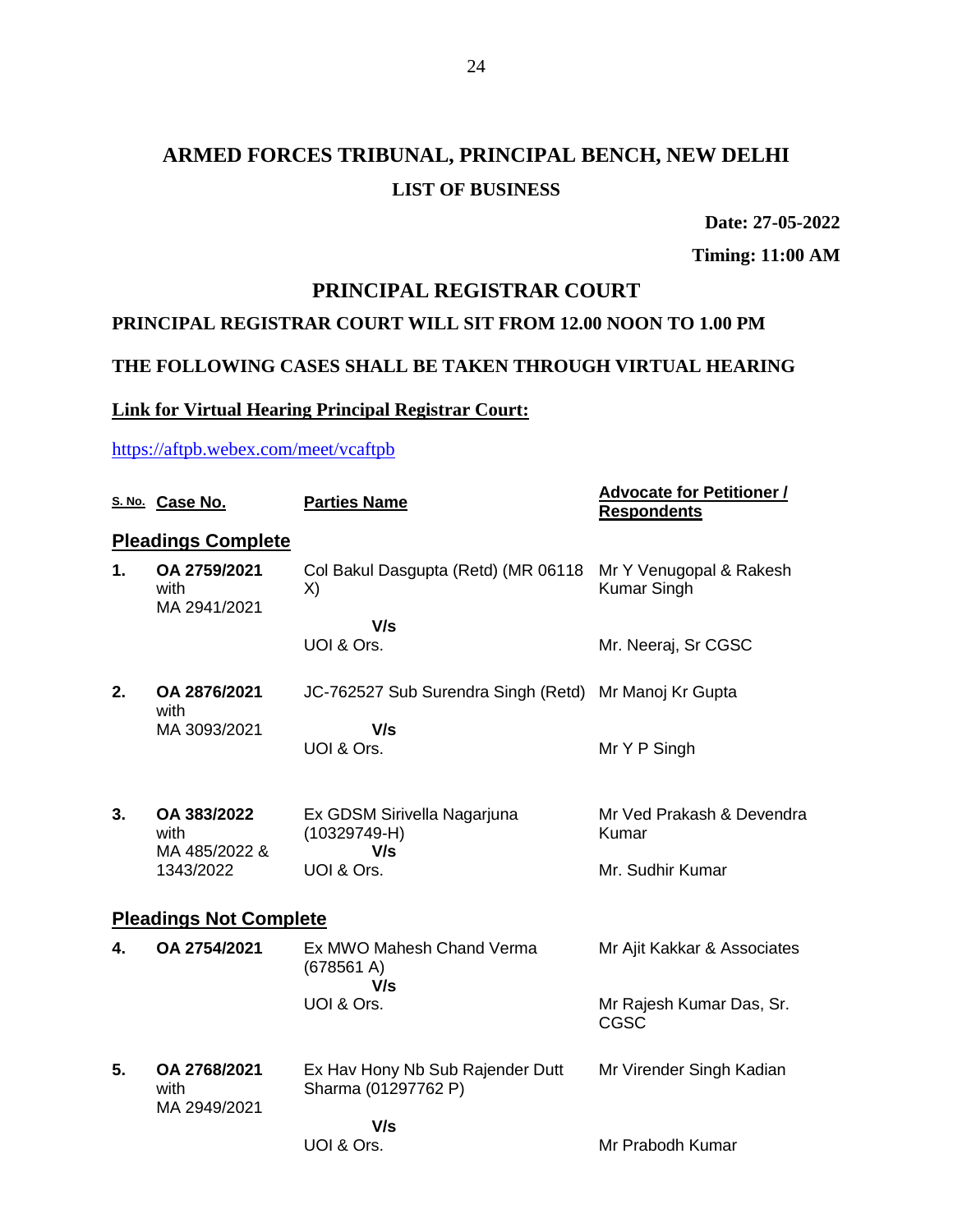| 6.  | OA 2874/2021                    | Ex PO ELA (R) Kamal Bist (No<br>214815-T)<br>V/s                                | Mr Ved Prakash & Devendra<br>Kumar |
|-----|---------------------------------|---------------------------------------------------------------------------------|------------------------------------|
|     |                                 | UOI & Ors.                                                                      | Mr Y P Singh                       |
| 7.  | OA 4/2022                       | (15110709 X) Sep Dhian Singh (Retd)                                             | Mr U S Maurya                      |
|     |                                 | V/s<br>UOI & Ors.                                                               | Dr. Vijendra Singh Mahndiyan       |
| 8.  | OA 5/2022<br>with<br>MA 19/2022 | WO Dileep Kumar Thakur (Retd) (S No Mr Durgesh Kumar Sharma<br>675972-K)<br>V/s |                                    |
|     |                                 | UOI & Ors.                                                                      | Mr Y P Singh                       |
| 9.  | OA 6/2022<br>with               | (14900334 F) Hav Sadhu Singh (Retd)                                             | Mr U S Maurya                      |
|     | MA 20/2022                      | V/s<br>UOI & Ors.                                                               | Mr Niranjana Das                   |
| 10. | OA 7/2022                       | Gp Capt Amitabh Mathur (Retd) (No<br>19055 T)<br>V/s                            | Mr AK Aggarwal                     |
|     |                                 | UOI & Ors.                                                                      | Mr Satya Ranjan Swain              |
| 11. | OA 8/2022                       | Hav Him Singh (4078251-P) (Retd)                                                | Mr Neeraj Kumar Sharma             |
|     |                                 | V/s<br>UOI & Ors.                                                               | Mr Prabodh Kumar                   |
| 12. | OA 12/2022<br>with              | Ex Sep Sunil Kumar Yadav (No<br>4187948 Y)                                      | Mr Virender Singh Kadian           |
|     | MA 34/2022                      | V/s<br>UOI & Ors.                                                               | Mr Rajesh Kumar Das, Sr.<br>CGSC   |
| 13. | OA 14/2022                      | Ex LNk Mahipal (No 14257783 H)                                                  | Mr Virender Singh Kadian           |
|     |                                 | V/s<br>UOI & Ors.                                                               | Mr K K Tyagi                       |
| 14. | OA 37/2022                      | Ex Sub Dev Singh (JC 191356 N)                                                  | Mr Rajesh Nandal                   |
|     |                                 | V/s<br>UOI & Ors.                                                               | Ms Jyotsna Kaushik                 |
| 15. | OA 38/2022                      | Ex MWO Dharambir Singh Malik<br>$(628717 - G)$                                  | Mr Deepak Kumar & AK<br>Chaudhary  |
|     |                                 | V/s<br>UOI & Ors.                                                               | Mr Anil Gautam, Sr. CGSC           |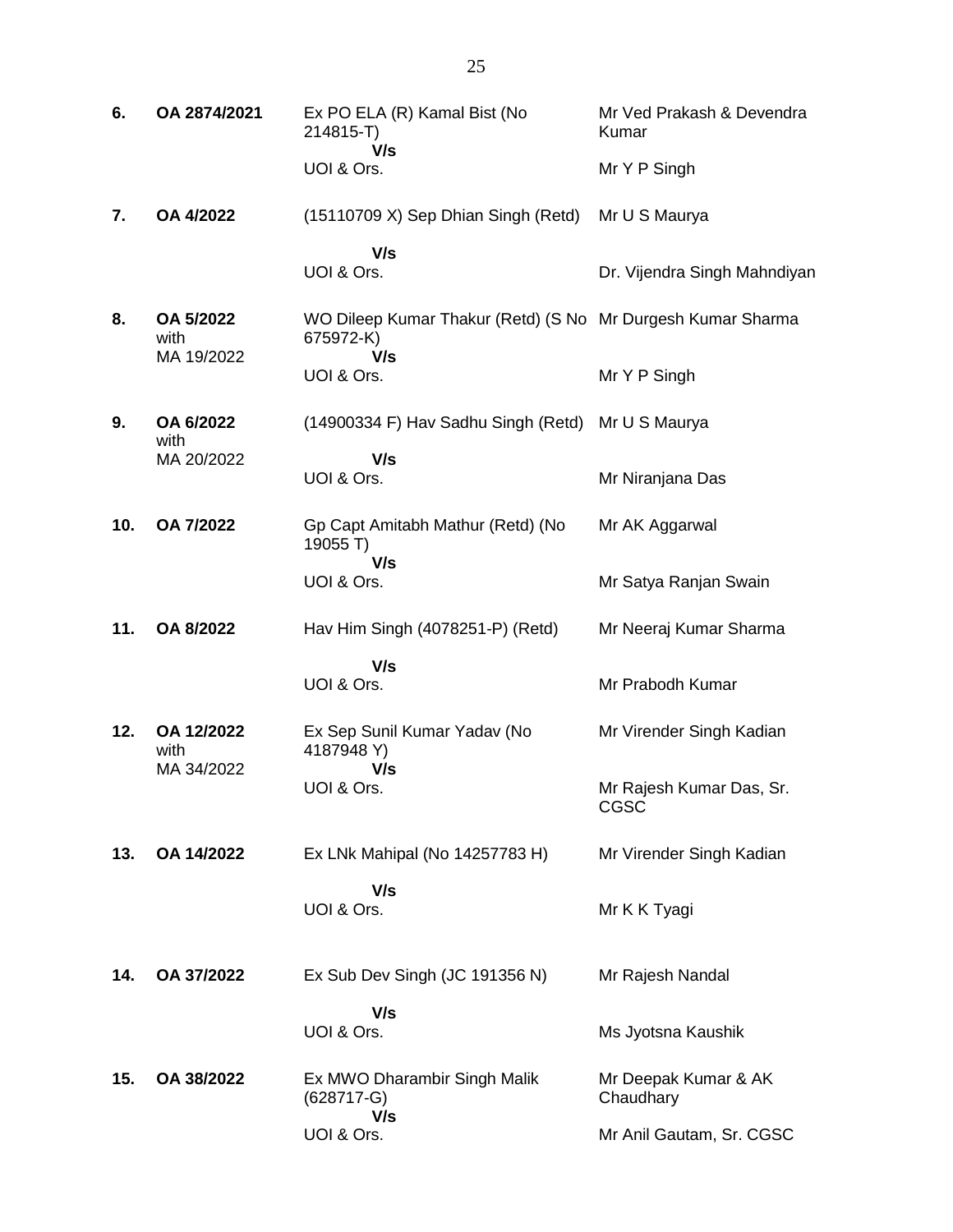**First Time Listed For Completion Of Pleadings**

| 16. | OA 363/2022<br>with<br>MA 463/2022 | Nb Sub Bikrama Sah (Retd) (JC<br>670848 F)<br>V/s           | Mr Ramniwas Bansal & Raj<br>Kumar  |
|-----|------------------------------------|-------------------------------------------------------------|------------------------------------|
|     |                                    | UOI & Ors.                                                  | Ms. Jyotsna Kaushik                |
| 17. | OA 370/2022<br>with                | Ex Nk Kamlesh Kumar (15766540-X)                            | Mr Shakti Chand Jaidwal            |
|     | MA 470/2022                        | V/s<br>UOI & Ors.                                           | Mr. Avdhesh Kumar Singh            |
| 18. | OA 371/2022<br>with<br>MA 473/2022 | Ex Sep Shree Kant Pandey (6471749)<br>M)                    | Mr Dushyant Mudgil                 |
|     |                                    | V/s<br>UOI & Ors.                                           | Mr. Arvind Kumar                   |
| 19. | OA 373/2022                        | (683180 S) HFO Babu Lal (Retd)                              | Mr Ramniwas Bansal                 |
|     |                                    | V/s<br>UOI & Ors.                                           | Mr. Rajeev Kumar                   |
| 20. | OA 378/2022                        | Commodore JA Maolankar (No 02872<br>A)                      | Mr Virender Singh Kadian           |
|     |                                    | V/s<br>UOI & Ors.                                           | None                               |
| 21. | OA 379/2022<br>with<br>MA 481/2022 | Ex Cfn S K Kaushik (14675591-F)                             | Mr Ved Prakash & Devendra<br>Kumar |
|     |                                    | V/s<br>UOI & Ors.                                           | Mr. Arvind Patel                   |
| 22. | OA 380/2022<br>with<br>MA 482/2022 | Smt Bala Devi Wd/o Late L/Nk Mohan<br>Singh (No 10134695 M) | Mr SM Dalal                        |
|     |                                    | V/s<br>UOI & Ors.                                           | Mr. V Pattabhi Ram                 |
| 23. | OA 381/2022<br>with<br>MA 483/2022 | Ex MWO Ram Bachan Yadav (No<br>268369 H)                    | Mr Virender Singh Kadian           |
|     |                                    | V/s<br>UOI & Ors.                                           | Mr. Rajesh Kumar Das Sr CGSC       |
| 24. | OA 384/2022<br>with<br>MA 486/2022 | Ex Gnr Rishi Ram (14350289-Y)                               | Mr Virender Singh Kadian           |
|     |                                    | V/s<br>UOI & Ors.                                           | Ms. Jyotsna Kaushik                |
| 25. | OA 386/2022<br>with<br>MA 488/2022 | Sub Maj Darshan Singh (Retd) (JC<br>509701A)                | Mr US Maurya                       |
|     |                                    | V/s<br>UOI & Ors.                                           | Mr. Rajeev Kumar                   |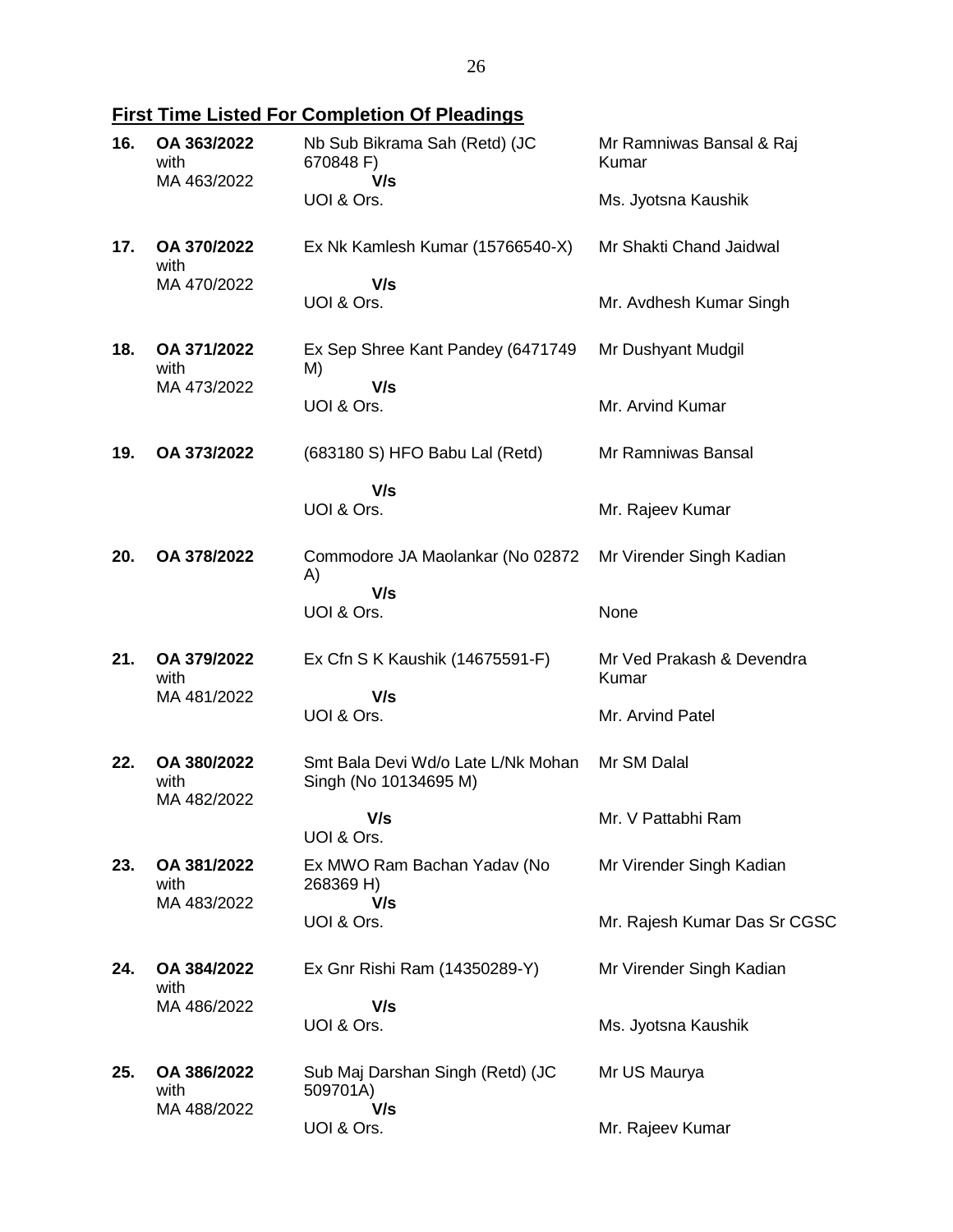| 26. | OA 388/2022<br>with<br>MA 490/2022 | Ex Hav Hony Nb Sub Ved Prakash<br>(14284442F)<br>V/s             | Mr Virender Singh Kadian           |
|-----|------------------------------------|------------------------------------------------------------------|------------------------------------|
|     |                                    | UOI & Ors.                                                       | Mr. Avdhesh Kumar Singh            |
| 27. | OA 396/2022                        | Ex Hav Pawan Kumar (9512340-L)                                   | Mr Ved Prakash & Devendra<br>Kumar |
|     |                                    | V/s<br>UOI & Ors.                                                | Mr. Rajeev Kumar                   |
| 28. | OA 398/2022                        | Ex Sep Jaipal Singh (6497357-W)                                  | Mr Ajit Kakkar & Associates        |
|     |                                    | V/s<br>UOI & Ors.                                                | Mr. Niranjana Das                  |
| 29. | OA 402/2022<br>with                | JWO Tapan Dey (Retd) (S NO 695586- Mr Durgesh Kumar Sharma<br>S) |                                    |
|     | MA 509/2022                        | V/s<br>UOI & Ors.                                                | Mr. Rajeev Kumar                   |
| 30. | OA 407/2022                        | Raj Kumar Singh (Ex WO 625943-S)                                 | Mr. Bijendra Kumar Pathak          |
|     |                                    | V/s<br>UOI & Ors.                                                | Mr. Rajeev Kumar                   |
| 31. | OA 408/2022                        | (677262 H) Sgt Rajkishore (Retd)                                 | Mr A K Chaudhary                   |
|     |                                    | V/s<br>UOI & Ors.                                                | Mr. Y P Singh                      |
| 32. | OA 409/2022                        | Hav Sajiraj R (Retd) (No 14634971)                               | Mr Manoj Kr Gupta                  |
|     |                                    | V/s<br>UOI & Ors.                                                | Mr. Arvind Patel                   |
| 33. | OA 417/2022<br>with                | IC 45337P Col A Shrinivas Rao Naidu<br>(Retd.)                   | Mr Indra Sen Singh                 |
|     | MA 517/2022                        | V/s<br>UOI & Ors.                                                | Mr. Y P Singh                      |
| 34. | OA 418/2022<br>with<br>MA 518/2022 | Ex JWO Kosinder Pal (687409 K)                                   | Mr Kritendra Tiwari                |
|     |                                    | V/s<br>UOI & Ors.                                                | Mr. Avdhesh Kumar Singh            |
| 35. | OA 419/2022                        | Ex POA (FD) Raj Kumar (No 214435<br>B)                           | Mr Ved Prakash & Devendra<br>Kumar |
|     |                                    | V/s<br>UOI & Ors.                                                | Mr. Sudhir Kumar                   |